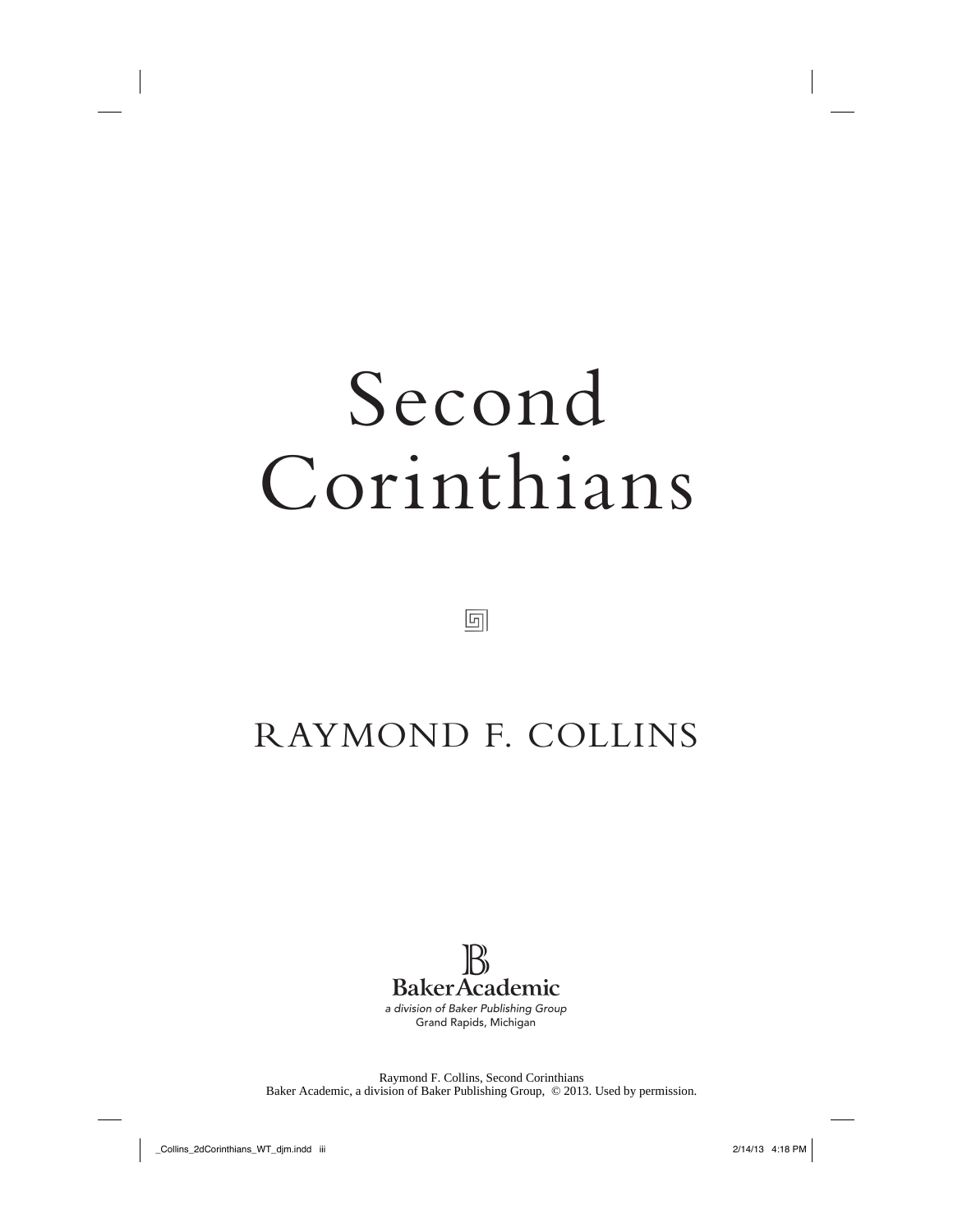© 2013 by Raymond F. Collins

Published by Baker Academic a division of Baker Publishing Group PO Box 6287, Grand Rapids, MI 49516-6287 www.bakeracademic.com

Printed in the United States of America

All rights reserved. No part of this publication may be reproduced, stored in a retrieval system, or transmitted in any form or by any means—for example, electronic, photocopy, recording—without the prior written permission of the publisher. The only exception is brief quotations in printed reviews.

Library of Congress Cataloging-in-Publication Data is on file at the Library of Congress, Washington, DC

ISBN 978-0-8010-3186-1

Unless otherwise indicated, all quotations from 2 Corinthians are the author's own translation. All other Scripture quotations are from the New Revised Standard Version of the Bible, copyright © 1989, by the Division of Christian Education of the National Council of the Churches of Christ in the United States of America. Used by permission. All rights reserved.

The photograph of Codex Sinaiticus (Brit. Libr., Additional Manuscripts 43725) is reproduced by permission of the British Library, London, England.

13 14 15 16 17 18 19 7 6 5 4 3 2 1



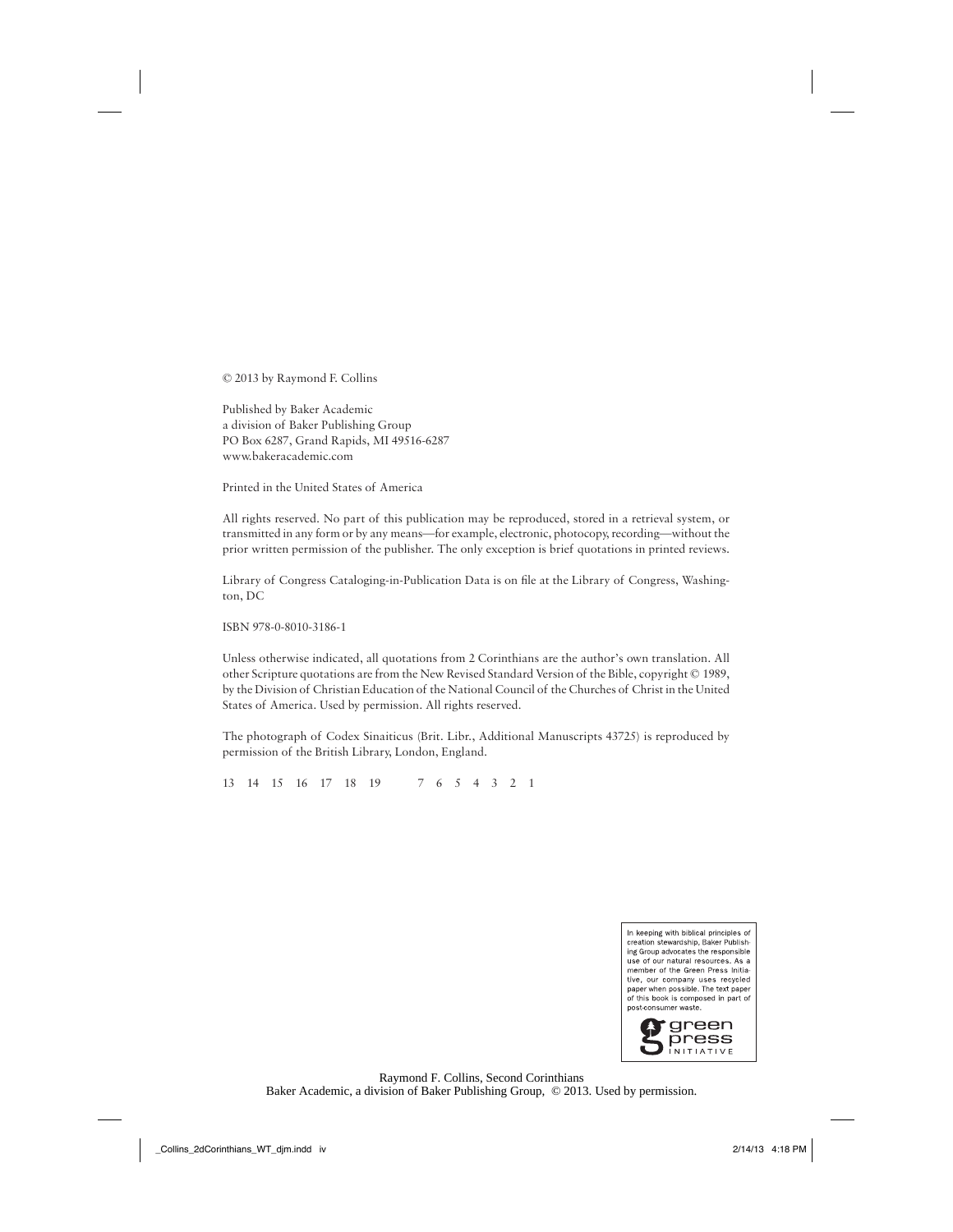For Timothy and all those who walked with me on the road to Corinth, in gratitude and appreciation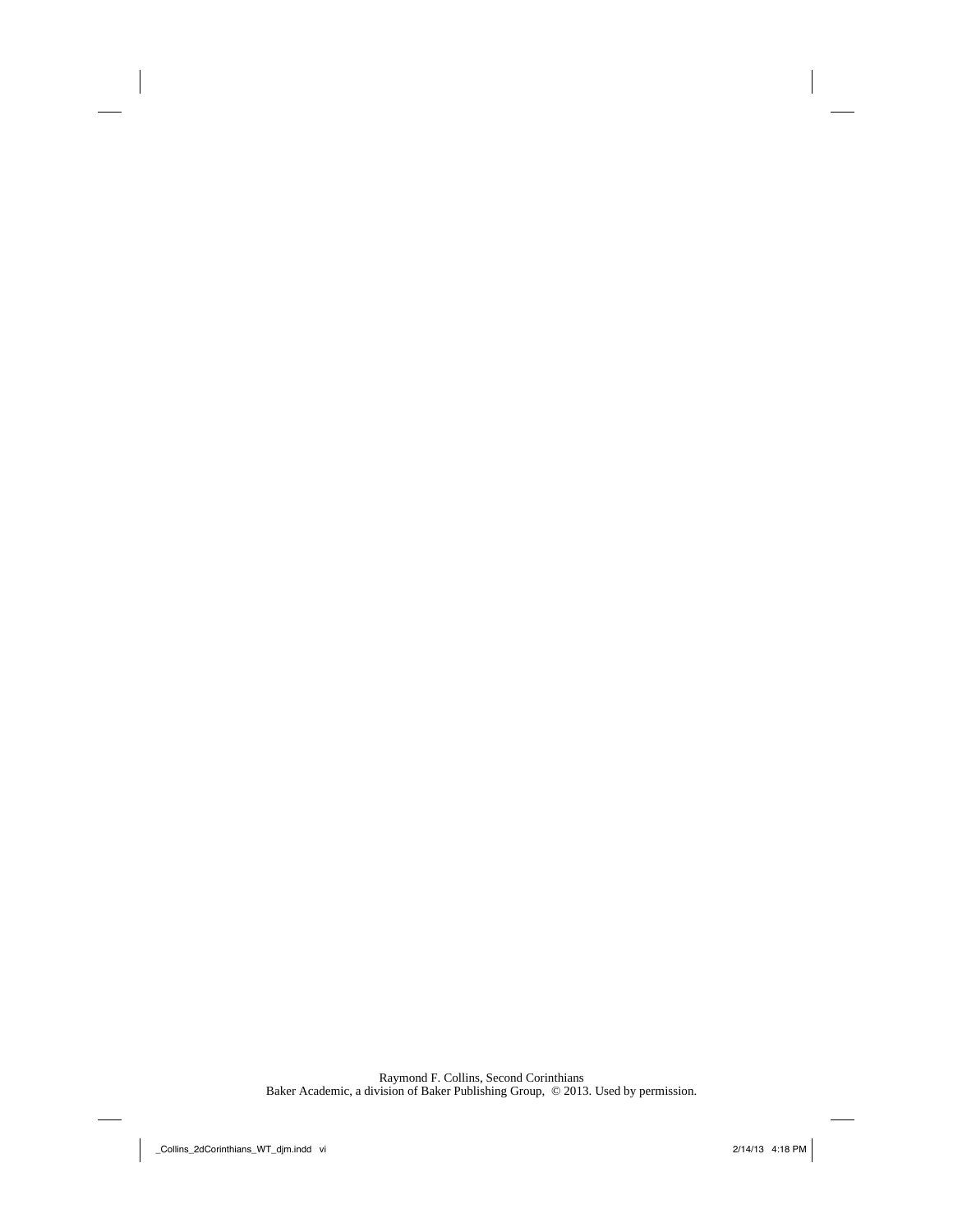## Contents

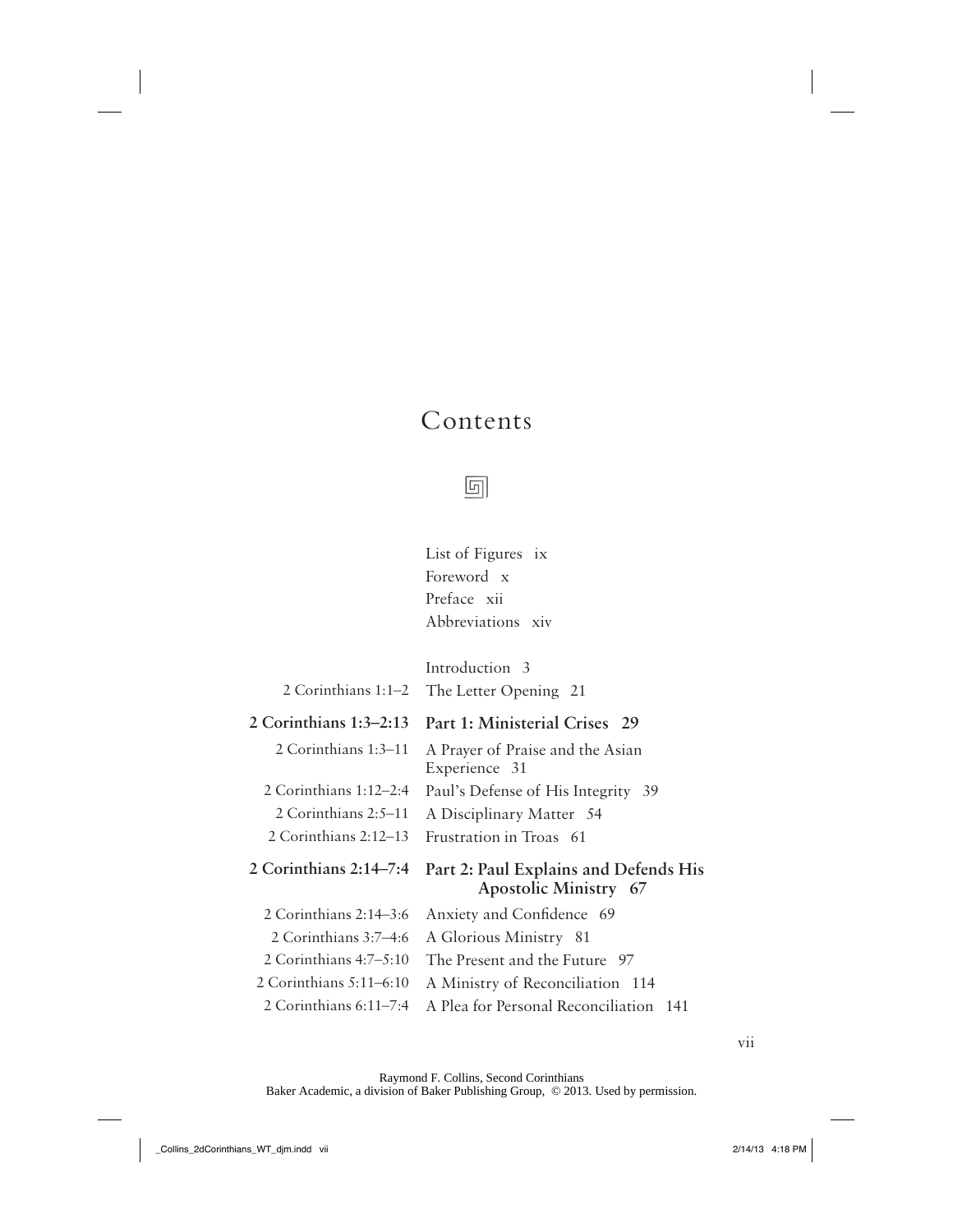#### **Contents**

|                           | 2 Corinthians 7:5–16 Part 3: The Arrival and Report of<br>Titus 155 |
|---------------------------|---------------------------------------------------------------------|
| 2 Corinthians $8:1-9:15$  | Part 4: Service to God's Holy<br>People 163                         |
| 2 Corinthians $8:1-24$    | The Collection 165                                                  |
| 2 Corinthians 9:1–15      | A Further Appeal 180                                                |
| 2 Corinthians 10:1-13:10  | Part 5: An Aggressive Taskmaster 193                                |
| 2 Corinthians 10:1–18     | Paul's Missionary Task 195                                          |
| 2 Corinthians $11:1-15$   | On the Attack 210                                                   |
| 2 Corinthians 11:16–12:13 | Boasting like a Fool 224                                            |
| 2 Corinthians 12:14–13:10 | Paul's Third Visit to Corinth 248                                   |
| 2 Corinthians 13:11–13    | The Letter Closing 263                                              |
|                           | Bibliography 271                                                    |
|                           | Index of Subjects 284                                               |
|                           | Index of Modern Authors 289                                         |
|                           | Index of Scripture and Ancient                                      |
|                           | Sources 290                                                         |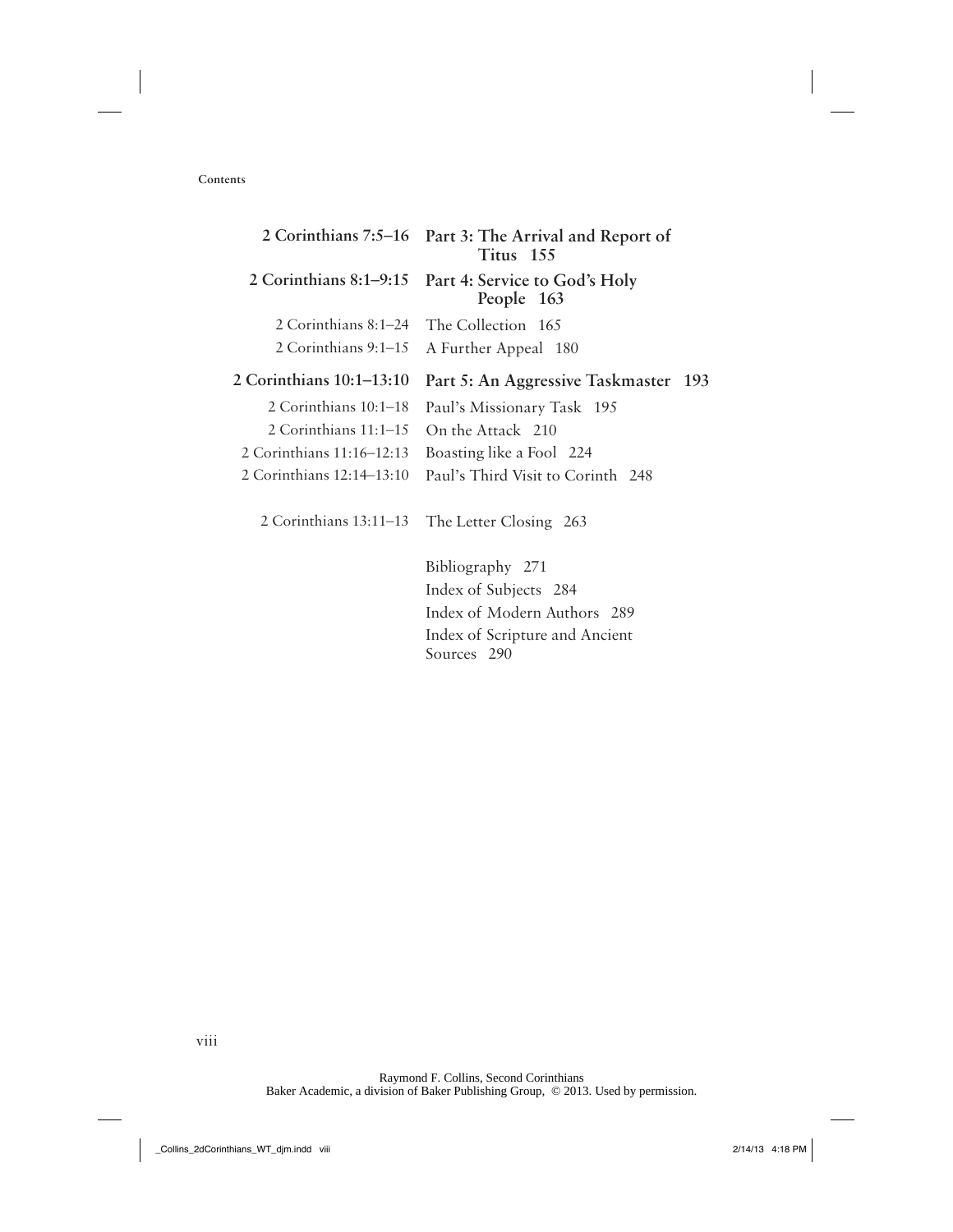## Figures

#### 回

- 1. Icon of the Apostle Paul 23
- 2. Map of Corinth 24
- 3. Paul's Travel Plans according to 1 Cor. 16 44
- 4. Paul's Actual Travels according to 2 Cor. 1 45
- 5. Moses with the Stone Tablets 83
- 6. Clay Jar from Qumran 99
- 7. The *Bēma* in Corinth 110
- 8. A Roman Soldier 132
- 9. Coins of the Realm 169
- 10. The Lechaion Road 176
- 11. Spoils from the Jerusalem Temple 218
- 12. The Corinthian Agora 222
- 13. Paul Being Let Down in a Basket 235
- 14. A *Corona Muralis* 236
- 15. Final Lines of 2 Corinthians from Codex Sinaiticus 266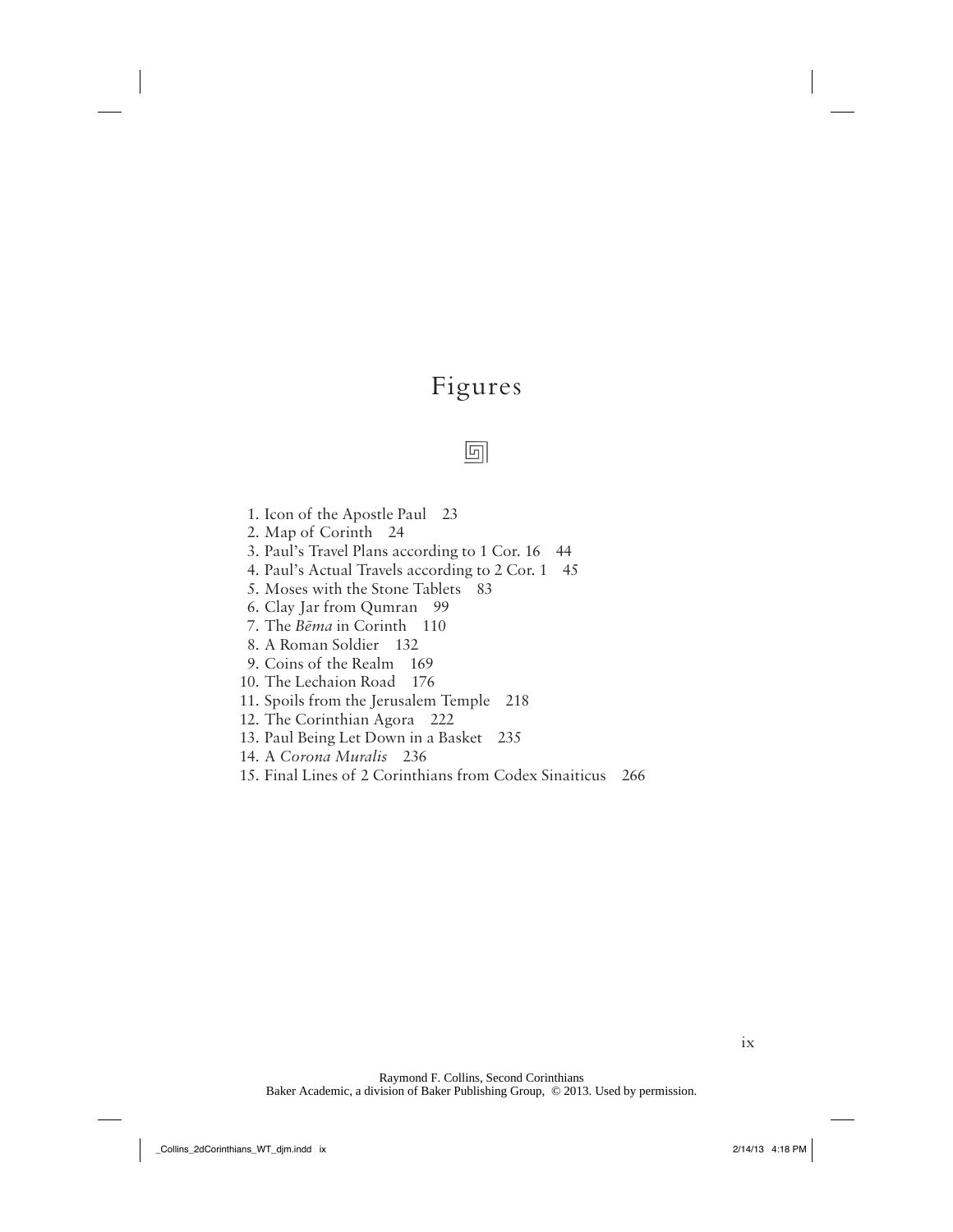### Foreword

回

*Paideia: Commentaries on the New Testament* is a series that sets out to comment on the final form of the New Testament text in a way that pays due attention both to the cultural, literary, and theological settings in which the text took form and to the interests of the contemporary readers to whom the commentaries are addressed. This series is aimed squarely at students—including MA students in religious and theological studies programs, seminarians, and upper-division undergraduates—who have theological interests in the biblical text. Thus, the didactic aim of the series is to enable students to understand each book of the New Testament as a literary whole rooted in a particular ancient setting and related to its context within the New Testament.

The name "Paideia" (Greek for "education") reflects (1) the instructional aim of the series—giving contemporary students a basic grounding in academic New Testament studies by guiding their engagement with New Testament texts; (2) the fact that the New Testament texts as literary unities are shaped by the educational categories and ideas (rhetorical, narratological, etc.) of their ancient writers and readers; and (3) the pedagogical aims of the texts themselves—their central aim being not simply to impart information but to form the theological convictions and moral habits of their readers.

Each commentary deals with the text in terms of larger rhetorical units; these are not verse-by-verse commentaries. This series thus stands within the stream of recent commentaries that attend to the final form of the text. Such reader-centered literary approaches are inherently more accessible to liberal arts students without extensive linguistic and historical-critical preparation than older exegetical approaches, but within the reader-centered world the sanest practitioners have paid careful attention to the extratext of the original readers, including not only these readers' knowledge of the geography, history, and other contextual elements reflected in the text but also their ability to respond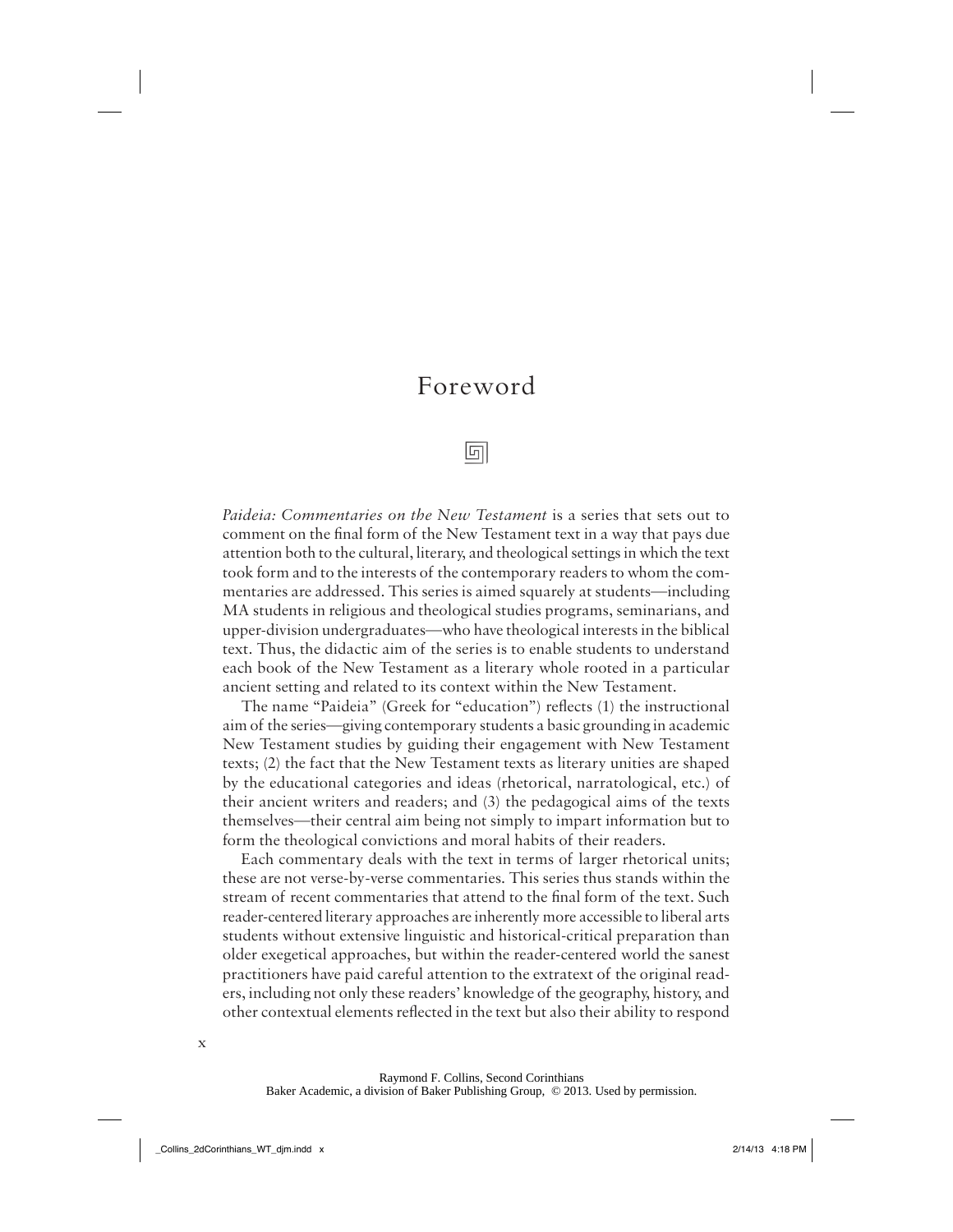correctly to the literary and rhetorical conventions used in the text. Paideia commentaries pay deliberate attention to this extratextual repertoire in order to highlight the ways in which the text is designed to persuade and move its readers. Each rhetorical unit is explored from three angles: (1) introductory matters; (2) tracing the train of thought or narrative or rhetorical flow of the argument; and (3) theological issues raised by the text that are of interest to the contemporary Christian. Thus, the primary focus remains on the text and not its historical context or its interpretation in the secondary literature.

Our authors represent a variety of confessional points of view: Protestant, Catholic, and Orthodox. What they share, beyond being New Testament scholars of national and international repute, is a commitment to reading the biblical text as theological documents within their ancient contexts. Working within the broad parameters described here, each author brings his or her own considerable exegetical talents and deep theological commitments to the task of laying bare the interpretation of Scripture for the faith and practice of God's people everywhere.

> Mikeal C. Parsons Charles H. Talbert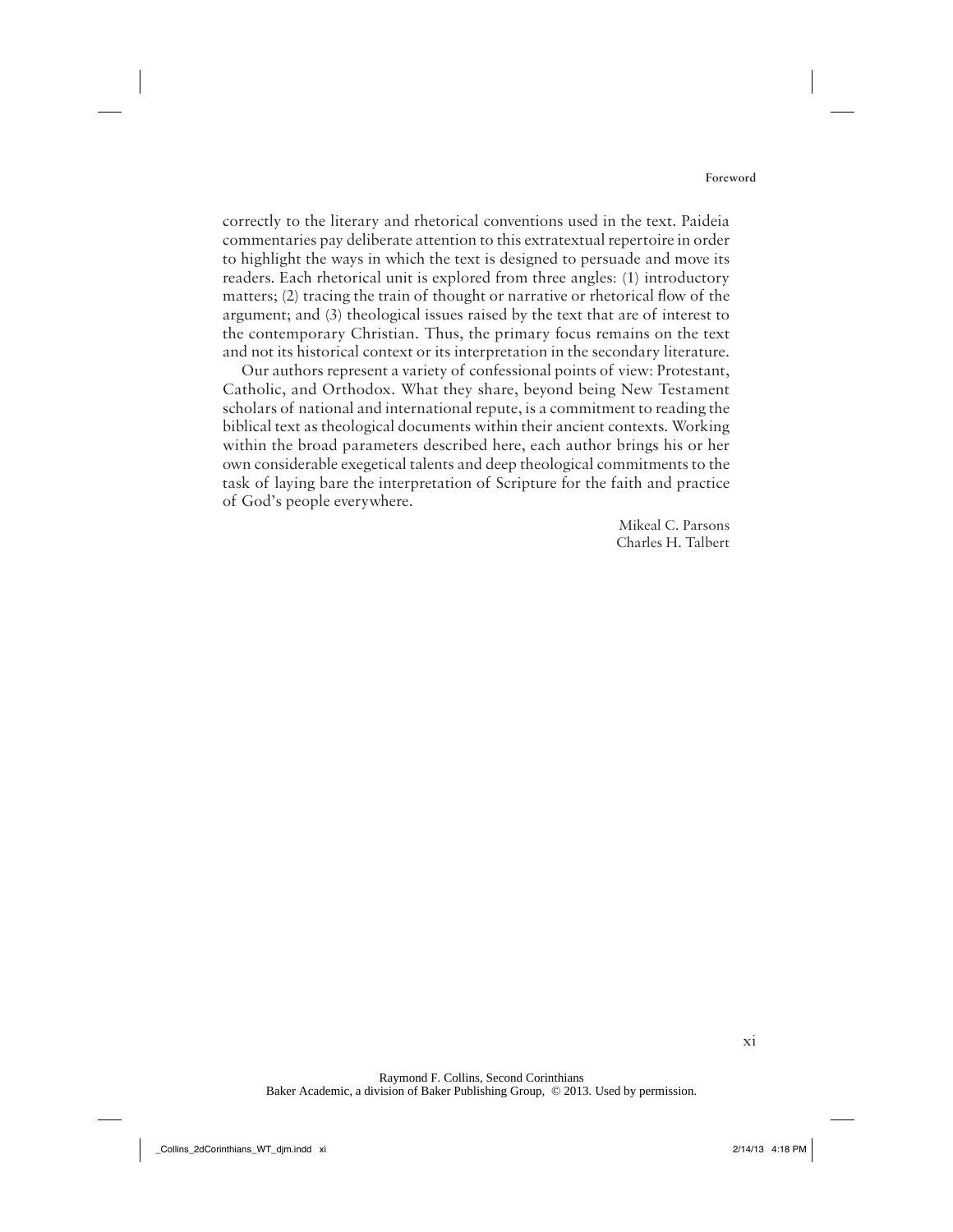## Preface

回

Just two days ago, I returned to the United States from a visit to Rome, where I participated in the twenty-second biannual meeting of the Ecumenical Pauline Colloquium held in the Benedictine Abbey of St. Paul's Outside the Walls. This year's colloquium was devoted to 2 Thessalonians and Pauline eschatology. Among the passages that we considered in detail was one from 2 Corinthians, insightfully presented by Morna Hooker, emerita of Cambridge, whose paper focused on 2 Cor. 5:1–10.

Inevitably, the identity of Paul's "we" arose in the discussion of the passage. Was Paul speaking about only himself, using some sort of editorial or apostolic "we"? Did he perhaps also have in mind Timothy, the coauthor of this letter, and/or other missionaries? Did he perchance offer a reflection on the possibility of his own death as a paradigm for the Christian believers, who were his addressees, to ponder?

Not only did the twenty-seven of us who participated in the colloquium have the matter of the significance of the "we" of 2 Corinthians to consider; we also weighed the matter of the coauthorship of 1 and 2 Thessalonians, asking ourselves about the extent to which Silvanus and Timothy (1 Thess. 1:1; 2 Thess. 1:2) contributed to these letters and to what extent the letters' characteristic "we" referred not only to Paul but also to Silvanus and Timothy.

Paul wrote his letters neither in a vacuum nor in isolation. His was a "team ministry." His letters, including the Second to the Corinthians, reflect that approach to the proclamation of the gospel. He sent the letter with which this commentary is concerned not only on behalf of himself but also on behalf of Timothy, his brother (2 Cor. 1:1). In this letter he speaks about how he was virtually lost without Titus and how much he relied on Titus in his dealings with the Corinthians, especially with regard to the collection that was to be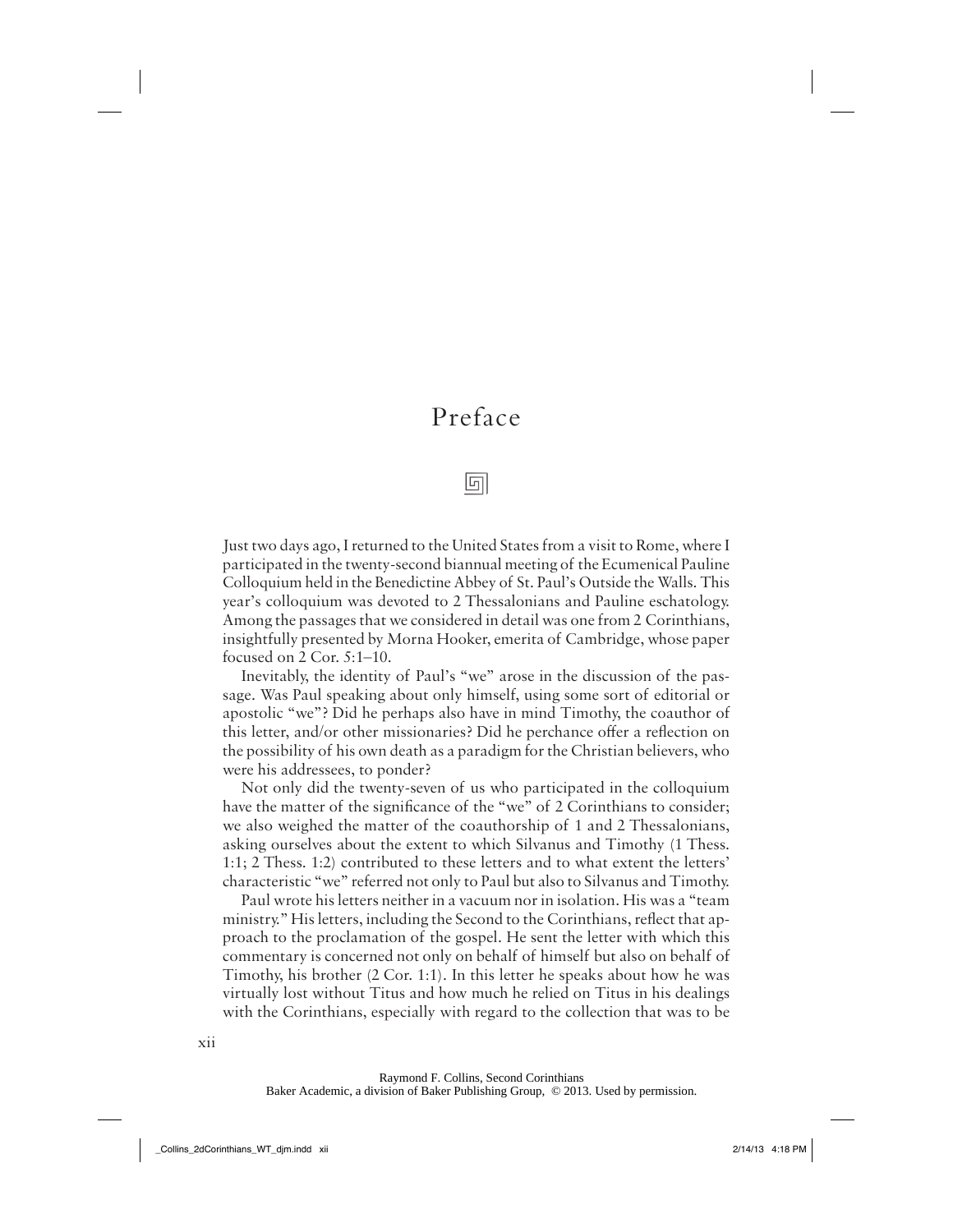made as a service to God's holy people in Jerusalem. Paul needed Timothy and Titus in order to function as an apostle of Jesus Christ.

No more than Paul was able to proclaim the gospel in spoken word and by written letter without the help of others have I been able to write this commentary on his gospel without the help of others. To begin, let me express my gratitude to James Ernest of Baker Academic and Brazos Press, who invited me to write this commentary at a time when I was still teaching at the Catholic University of America in Washington, DC. His support when the project was delayed due to a host of reasons beyond my control is particularly appreciated.

I must also thank those who helped to bring this study to its completion. The initial comments of Mikael Parsons, one of the general editors of the Paideia series, proved to be helpful indeed. Wells Turner, senior editor at Baker Academic and Brazos Press, and his team amazed me with their careful proofreading of the text. Rachel Klompmaker assiduously tracked down material for the illustrations, searching sometimes in vain for an illustration that I would have liked to include. To all of them I express my appreciation.

I am also grateful to colleagues at the Catholic University of Leuven in Belgium, particularly my dear friend Jan Lambrecht and his successor in Leuven, Reimund Bieringer. The latter, a former student, invited me to participate in the 2 Corinthians project that he cochairs within the Society of Biblical Literature. The contributions of these two scholars to the understanding of 2 Corinthians is well known to biblical exegetes and is reflected in these pages. Nonetheless, I value their friendship and their personal support even more than I value their exegetical contributions.

Finally, I would be remiss were I not to express my gratitude for the help, the support, and the challenges of "Timothy" who shared so much of this project with me and who so reminds me of Paul's own Timothy, if not his Titus.

> Raymond F. Collins Narragansett, Rhode Island September 18, 2012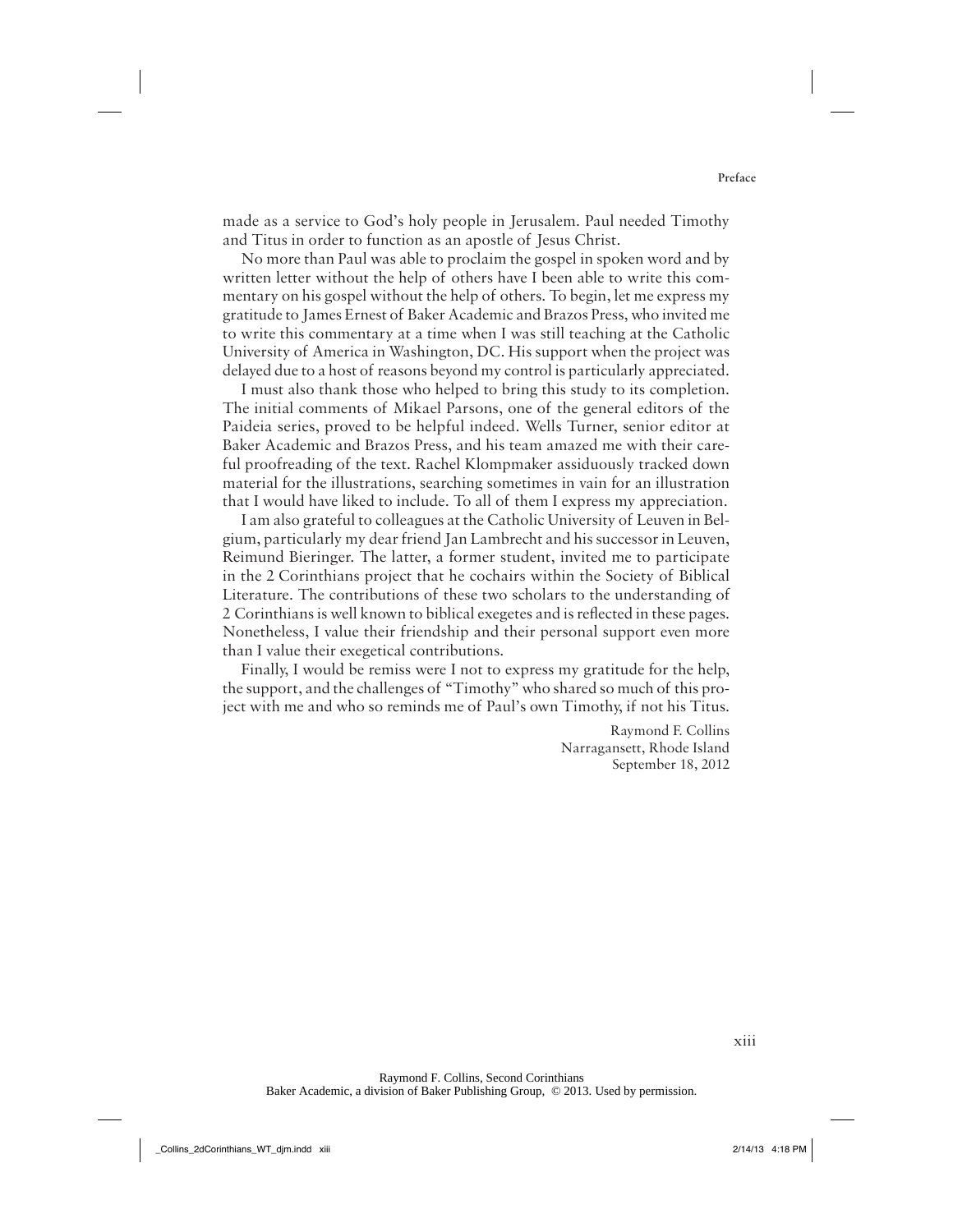## Abbreviations



#### **General**

| <b>BCE</b><br>ca. | before the Common Era $(= BC)$<br><i>circa</i> , approximately | hapax           | hapax legomenon, term appearing<br>only once |
|-------------------|----------------------------------------------------------------|-----------------|----------------------------------------------|
| <b>CE</b>         | the Common Era $(= AD)$                                        | lit.            | literally                                    |
| cent.             | century                                                        | mg.             | marginal reading                             |
|                   | $chap(s)$ . $chapter(s)$                                       | NT              | New Testament                                |
| $\text{col}(s)$ . | $\text{column}(s)$                                             | olim            | formerly                                     |
| $frg(s)$ .        | fragment(s)                                                    | $\overline{OT}$ | Old Testament                                |

#### **Bible Texts, Editions, and Versions**

| Eng.             | chapter/verse numbering in English versions                                   |
|------------------|-------------------------------------------------------------------------------|
| <b>IB</b>        | Jerusalem Bible                                                               |
| KJV              | King James (Authorized) Version                                               |
| <b>LXX</b>       | Septuagint, the Greek Bible                                                   |
| МT               | Masoretic Text, the Hebrew Bible                                              |
| $NA^{28}$        | Nestle-Aland: Novum Testamentum Graece. Edited by Eberhard and Edwin          |
|                  | Nestle et al. 28th rev. ed. Stuttgart: Deutsche Bibelgesellschaft, 2012.      |
| <b>NAB</b>       | New American Bible                                                            |
| <b>NIV</b>       | New International Version                                                     |
| <b>NRSV</b>      | New Revised Standard Version                                                  |
| <b>REB</b>       | Revised English Bible                                                         |
| Theod.           | Theodotion                                                                    |
| UBS <sup>4</sup> | The Greek New Testament. Edited by Barbara and Kurt Aland et al. 4th rev. ed. |
|                  | Stuttgart: Deutsche Bibelgesellschaft / United Bible Societies, 1994.         |
| Vulg.            | Latin Vulgate                                                                 |
|                  |                                                                               |

xiv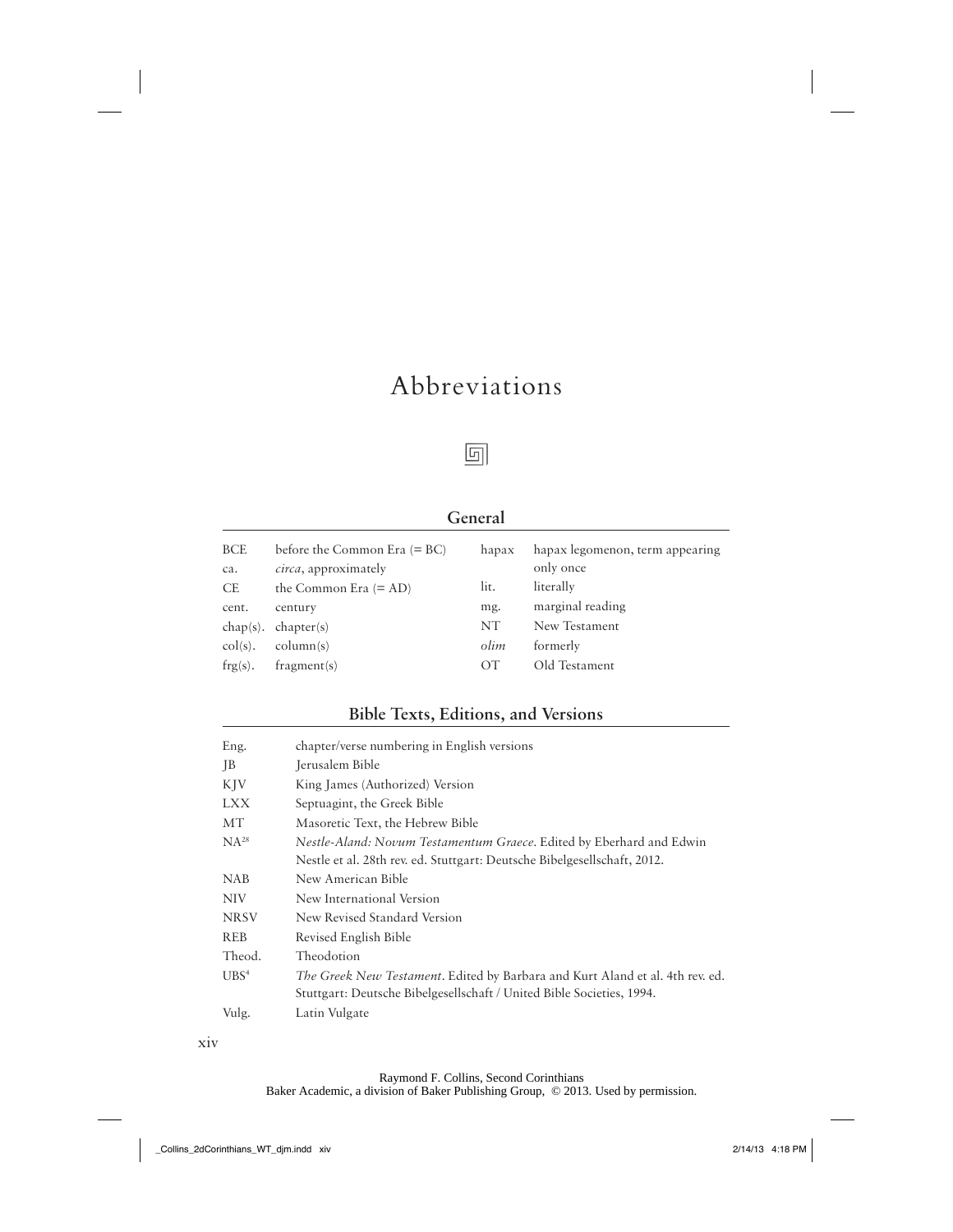#### **Ancient Manuscripts, Papyri, and Inscriptions**

| x            | Codex Sinaiticus                                                                                                                              |
|--------------|-----------------------------------------------------------------------------------------------------------------------------------------------|
| B            | Codex Vaticanus                                                                                                                               |
| <b>BGU</b>   | Aegyptische Urkunden aus den Königlichen/Staatlichen Museen zu Berlin: Grie-<br>chische Urkunden. 15 vols. Berlin, 1895–1983.                 |
| C            | Codex Ephraemi Syri Rescriptus                                                                                                                |
| I.Priene     | Die Inschriften von Priene. Berlin, 1968.                                                                                                     |
| P.Aberd.     | Catalogue of Greek and Latin Papyri and Ostraca in the Possession of the Uni-<br>versity of Aberdeen. Edited by E. G. Turner. Aberdeen, 1939. |
| P.Alex.      | Papyrus grecs du Musée Gréco-Romain d'Alexandrie. Edited by A. Swiderek<br>and M. Vandoni. Warsaw, 1964.                                      |
| P.Brux.      | Papyri Bruxellenses Graecae. 2 vols. Brussels, 1974-91. Plus unpublished papyri<br>at Brussels.                                               |
| P.Laur.      | Dai Papiri della Biblioteca Medicea Laurenziana. 5 vols. Florence, 1976–84.                                                                   |
| P.Mert.      | A Descriptive Catalogue of the Greek Papyri in the Collection of Wilfred Mer-<br><i>ton.</i> 3 vols. London, 1948–67.                         |
| <b>P.NYU</b> | Greek Papyri in the Collection of New York University. 2 vols. Leiden, 1967;<br>Wiesbaden, 2010.                                              |
| P.Oslo       | Papyri Osloenses. 3 vols. Oslo, 1925–36.                                                                                                      |
| P. Oxy.      | The Oxyrhynchus Papyri. 75 vols. 1898–2010.                                                                                                   |
| P.Princ.     | Papyri in the Princeton University Collections. 3 vols. 1931–42.                                                                              |
| P.Tebt.      | The Tebtunis Papyri. 5 vols. 1902-2005.                                                                                                       |
| P. Wisc.     | <i>The Wisconsin Papyri</i> . Edited by P. J. Sijpesteijn. 2 vols. Leiden, 1967; Zutphen,<br>1977.                                            |
| P.Yale       | Yale Papyri in the Beinecke Rare Book and Manuscript Library. 3 vols.<br>1967-2001.                                                           |

#### **Ancient Corpora**

| <b>OLD TESTAMENT</b> |                | $Ps(s)$ .   | Psalm(s)      |
|----------------------|----------------|-------------|---------------|
| Gen.                 | Genesis        | Prov.       | Proverbs      |
| Exod.                | Exodus         | Eccles.     | Ecclesiastes  |
| Lev.                 | Leviticus      | Song        | Song of Songs |
| Num.                 | <b>Numbers</b> | Isa.        | Isaiah        |
| Deut.                | Deuteronomy    | Jer.        | Jeremiah      |
| Josh.                | Joshua         | Lam.        | Lamentations  |
| Judg.                | Judges         | Ezek.       | Ezekiel       |
| Ruth                 | Ruth           | Dan.        | Daniel        |
| $1-2$ Sam.           | 1–2 Samuel     | Hosea       | Hosea         |
| $1-2$ Kings          | $1-2$ Kings    | <b>Toel</b> | Joel          |
| $1-2$ Chron.         | 1–2 Chronicles | Amos        | Amos          |
| Ezra                 | Ezra           | Obad.       | Obadiah       |
| Neh.                 | Nehemiah       | Jon.        | Jonah         |
| Esther               | Esther         | Mic.        | Micah         |
| Job                  | Job            | Nah.        | Nahum         |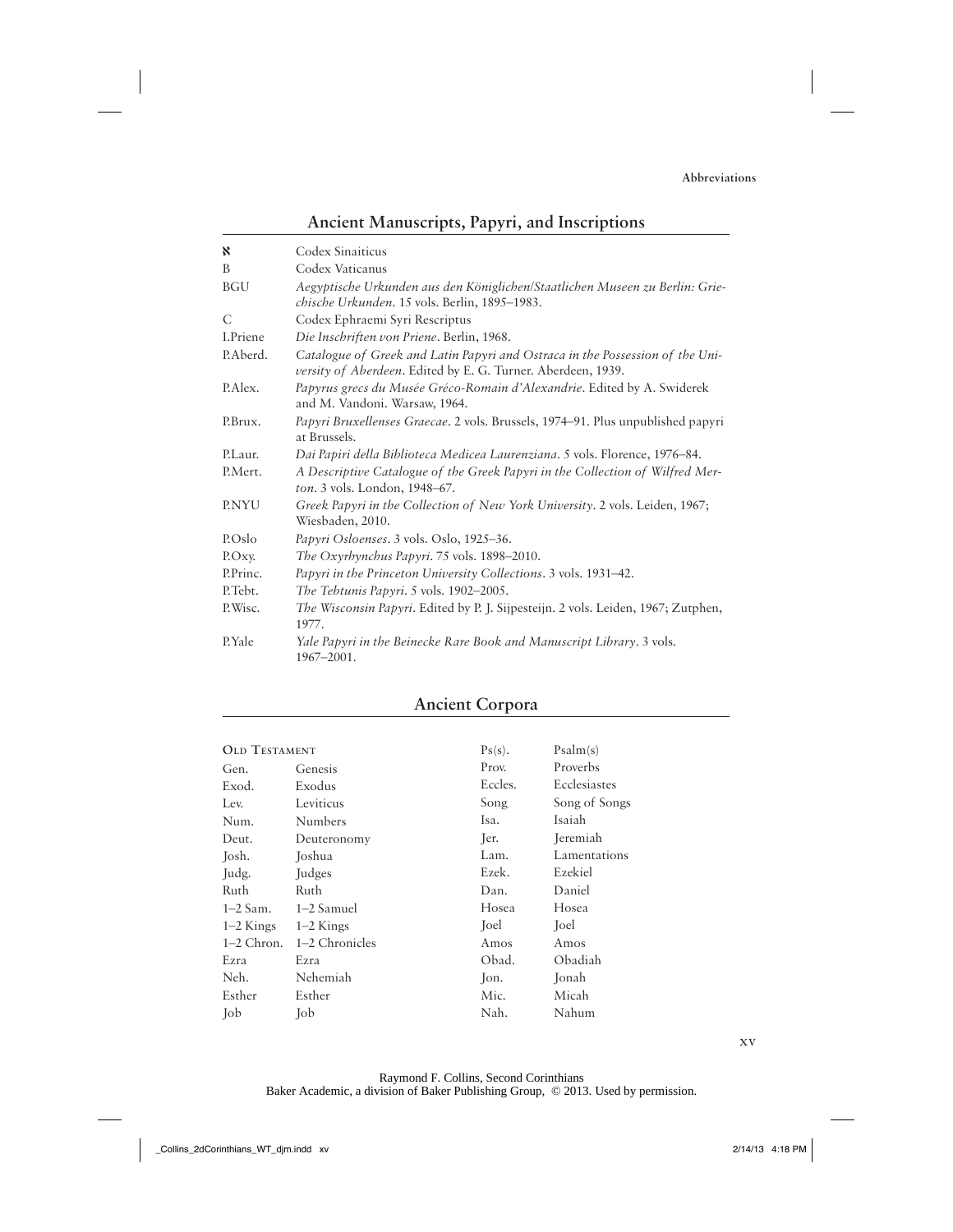#### **Abbreviations**

| Hab.                 | Habakkuk                            | L.A.B.                  | Liber antiquitatum biblicarum                                                            |
|----------------------|-------------------------------------|-------------------------|------------------------------------------------------------------------------------------|
| Zeph.                | Zephaniah                           |                         | (Pseudo-Philo)                                                                           |
| Hag.                 | Haggai                              | L.A.E.                  | Life of Adam and Eve                                                                     |
| Zech.                | Zechariah                           | Let. Aris.              | Letter of Aristeas                                                                       |
| Mal.                 | Malachi                             | Liv. Pro.               | Lives of the Prophets                                                                    |
|                      |                                     | Sib. Or.                | Sibylline Oracles                                                                        |
|                      | <b>DEUTEROCANONICAL BOOKS</b>       | T. Ash.                 | Testament of Asher                                                                       |
| Bar.                 | Baruch                              | T. Benj.                | Testament of Benjamin                                                                    |
| $1-2$ Esd.           | $1-2$ Esdras                        | T. Dan                  | Testament of Dan                                                                         |
| $1-4$ Macc.          | 1–4 Maccabees                       | T. Iss.                 | Testament of Issachar                                                                    |
| Sir.                 | Sirach/Ecclesiasticus               | $T.$ Jos.               | Testament of Joseph                                                                      |
| Wis.                 | Wisdom of Solomon                   | T. Jud.                 | Testament of Judah                                                                       |
|                      |                                     | T. Levi                 | Testament of Levi                                                                        |
| <b>NEW TESTAMENT</b> |                                     | T. Naph.                | Testament of Naphtali                                                                    |
| Matt.                | Matthew                             | T. Reu.                 | Testament of Reuben                                                                      |
|                      |                                     | T. Zeb.                 | Testament of Zebulun                                                                     |
| Mark                 | Mark                                |                         |                                                                                          |
| Luke                 | Luke                                | <b>DEAD SEA SCROLLS</b> |                                                                                          |
| John                 | John                                |                         |                                                                                          |
| Acts                 | Acts                                |                         | Dead Sea Scrolls not listed here are cited by cave                                       |
| Rom.                 | Romans                              |                         | number followed by the letter $Q$ (for Qumran)<br>and the document number (e.g., 4Q175). |
| $1-2$ Cor.           | 1-2 Corinthians                     | CD                      | Damascus Document                                                                        |
| Gal.                 | Galatians                           | 1QH                     | Hodayot (Thanksgiving Psalms)                                                            |
| Eph.                 | Ephesians                           |                         |                                                                                          |
| Phil.                | Philippians                         | $1{\rm QM}$             | Milhamah (War Scroll)                                                                    |
| Col.                 | Colossians                          | 1QS                     | Serek Hayahad (Rule of the                                                               |
| $1-2$ Thess.         | 1-2 Thessalonians                   |                         | Community / Manual of<br>Discipline)                                                     |
| $1-2$ Tim.           | 1–2 Timothy                         |                         |                                                                                          |
| Titus                | Titus                               | 1QSb                    | Rule of the Blessings (1Q28b)                                                            |
| Philem.              | Philemon                            | 4QMMT                   | Some Observances of the Law<br>$(4Q394 - 399)$                                           |
| Heb.                 | <b>Hebrews</b>                      |                         |                                                                                          |
| James                | <b>James</b>                        | <b>RABBINIC WORKS</b>   |                                                                                          |
| $1-2$ Pet.           | 1-2 Peter                           |                         | The letters prefixed to the names of Mishnaic                                            |
| $1-3$ John           | $1-3$ John                          |                         | tractates indicate the following sources: Mish-                                          |
| Jude                 | Jude                                |                         | nah (m.), Tosefta (t.), Babylonian Talmud (b.),                                          |
| Rev.                 | Revelation                          |                         | and Jerusalem/Palestinian Talmud (y.).                                                   |
|                      |                                     | 'Abot                   | 'Abot                                                                                    |
|                      | <b>OLD TESTAMENT PSEUDEPIGRAPHA</b> | Ber.                    | Berakot                                                                                  |
| Apoc. Ab.            | Apocalypse of Abraham               | Gen. Rab.               | Genesis Rabbah                                                                           |
|                      | Apoc. Mos. Apocalypse of Moses (in  | Ketub.                  | Ketubbot                                                                                 |
|                      | L.A.E.)                             | Pesig. Rab.             | Pesigta Rabbati                                                                          |

| Apoc. Mos. Apocalypse of Moses (in |
|------------------------------------|
| L.A.E.                             |
| 2 Baruch (Syriac Apocalypse)       |
| 1 Enoch (Ethiopic Apocalypse)      |
| 2 Enoch (Slavonic Apocalypse)      |
| 4 Ezra                             |
| Joseph and Aseneth                 |
| <i><u>Iubilees</u></i>             |
|                                    |

*Qidd. Qiddušin Soṭah Soṭah*

**APOSTOLIC FATHERS** *1 Clem. 1 Clement Diogn. Diognetus*

xvi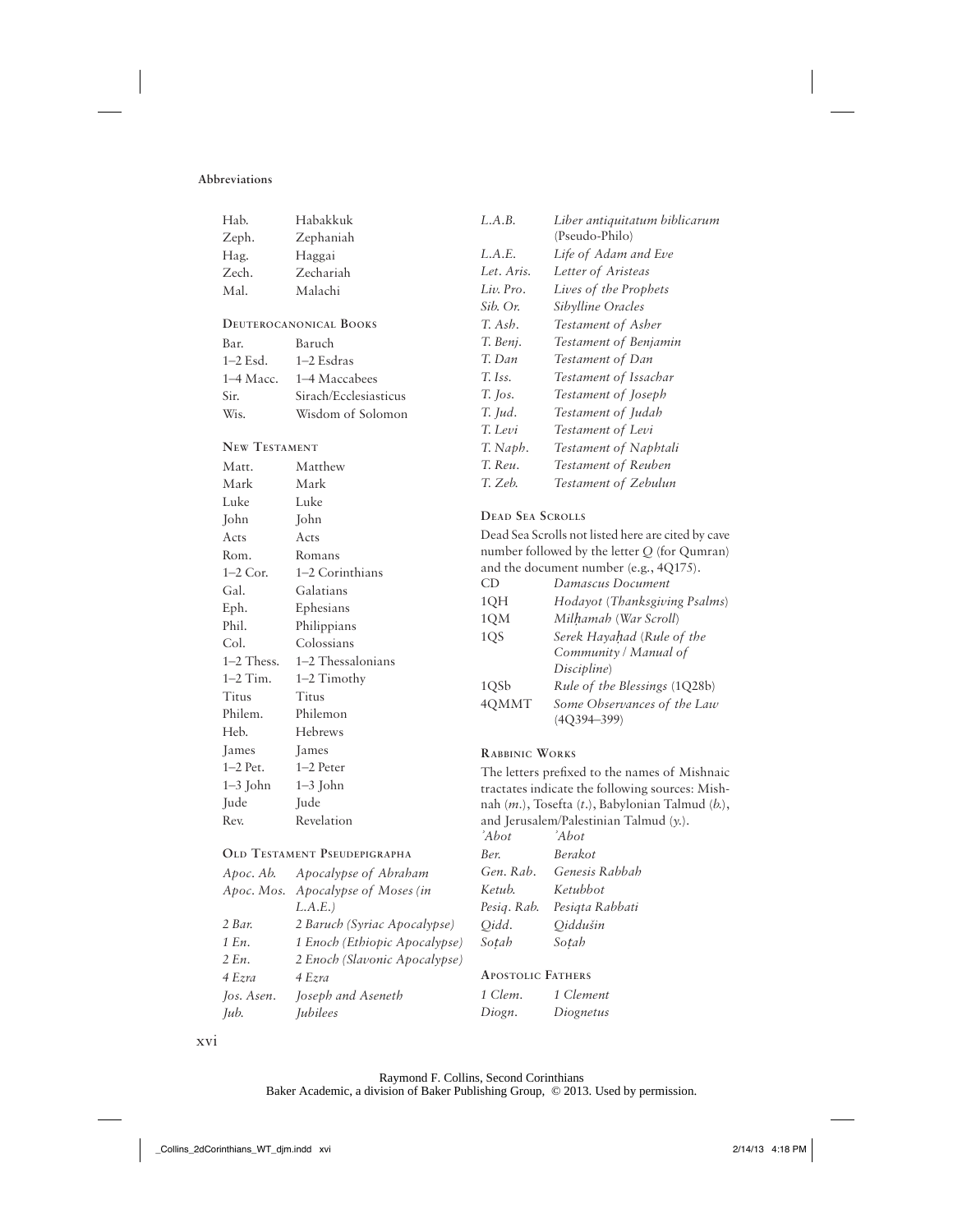#### **Ancient Authors**

| <b>ARISTOTLE</b>       |                                                       | Gall.                       | Gallus                                |
|------------------------|-------------------------------------------------------|-----------------------------|---------------------------------------|
| Rhet.                  | Rhetoric                                              | Sat.                        | Saturnalia                            |
|                        |                                                       |                             |                                       |
| DEMETRIUS              |                                                       | ORIGEN                      |                                       |
| Eloc.                  | De elocutione<br>(Peri hermēneias)                    | Cels.                       | <b>Against Celsus</b>                 |
|                        |                                                       | PHILO                       |                                       |
| <b>DEMOSTHENES</b>     |                                                       | Confusion                   | On the Confusion of Tongues           |
|                        | $1, 2, 4$ Philip. $1, 2, 4$ Philippic                 | Dreams                      | <b>On Dreams</b>                      |
| DIO CHRYSOSTOM         |                                                       | Sacrifices                  | On the Sacrifices of Cain and<br>Abel |
| Alex.                  | Ad Alexandrinos (Or. 32)                              | Spec. Laws                  | On the Special Laws                   |
| Consuet.               | De consuetudine $(Or. 76)$                            | Unchange-                   |                                       |
|                        |                                                       | able                        | That God Is Unchangeable              |
| <b>EPICTETUS</b>       |                                                       |                             |                                       |
| Diatr.                 | Diatribai (Dissertationes)                            | <b>PLATO</b>                |                                       |
|                        |                                                       | Euthyphr.                   | Euthyphro                             |
| <b>EURIPIDES</b>       |                                                       | Phaedr.                     | Phaedrus                              |
| Orest.                 | Orestes                                               | Pol.                        | Politicus                             |
| HOMER                  |                                                       | PLUTARCH                    |                                       |
| Il.                    | Iliad                                                 |                             | Apoph. Lac. Apophthegmata Laconica    |
|                        |                                                       | Mor.                        | Moralia                               |
| <b>JEROME</b>          |                                                       | Them.                       | <b>Themistocles</b>                   |
| Epist.                 | Epistulae                                             | Tim.                        | Timoleon                              |
| <b>JOHN CHRYSOSTOM</b> |                                                       | <b>SENECA (THE YOUNGER)</b> |                                       |
|                        | Hom. 2 Cor. Homiliae in epistolam II ad<br>Corinthios | Ben.                        | De beneficiis                         |
|                        |                                                       | THEODORET OF CYR            |                                       |
| JOSEPHUS               |                                                       | 2 Cor.                      | Commentary on Second                  |
| Ant.                   | Antiquities of the Jews                               |                             | Corinthians                           |
| LUCIAN                 |                                                       | <b>XENOPHON</b>             |                                       |
| Cat.                   | Cataplus                                              | $Cyr$ .                     | Cyropaedia                            |
|                        |                                                       |                             |                                       |

#### **Series, Collections, and Reference Works**

| ABD. | Anchor Bible Dictionary. Edited by David Noel Freedman. 6 vols. New York:      |
|------|--------------------------------------------------------------------------------|
|      | Doubleday, 1992.                                                               |
| BDF  | A Greek Grammar of the New Testament and Other Early Christian Literature.     |
|      | Edited by F. Blass and A. Debrunner. Translated and revised by Robert W. Funk. |
|      | Chicago: University of Chicago Press, 1961.                                    |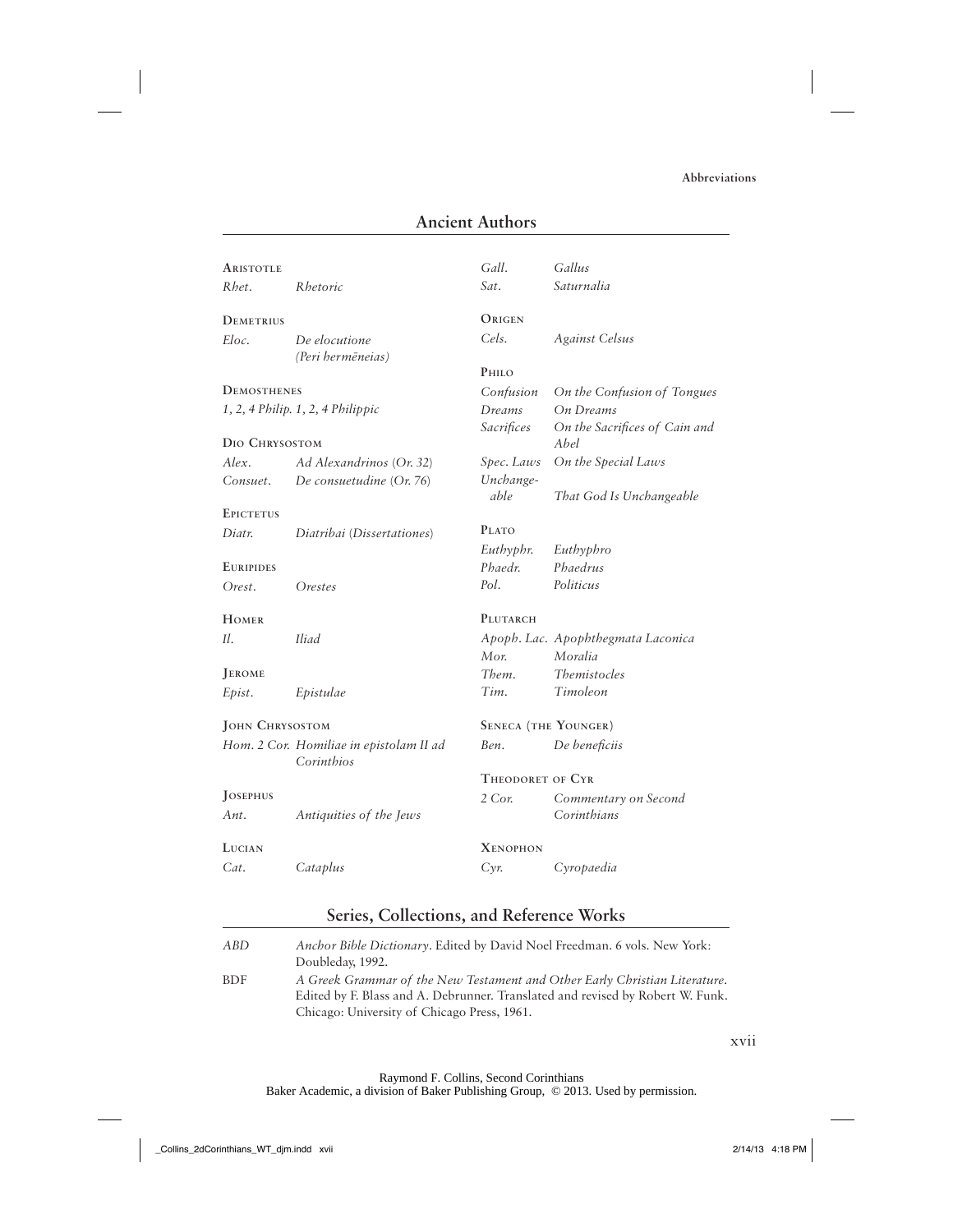#### **Abbreviations**

| <b>EDNT</b> | <i>Exegetical Dictionary of the New Testament. Edited by Horst Balz and Gerhard</i><br>Schneider. 3 vols. Grand Rapids: Eerdmans, 1990–93.             |
|-------------|--------------------------------------------------------------------------------------------------------------------------------------------------------|
| PG          | Patrologia graeca [= Patrologiae cursus completus: Series graeca]. Edited by<br>J.-P. Migne. 162 volumes. Paris, 1857–66 (index, 1912).                |
| PL          | Patrologia latina [= Patrologiae cursus completus: Series latina]. Edited by J.-P.<br>Migne. 221 vols. Paris, 1844–65 (with indexes).                  |
| <b>TLNT</b> | <i>Theological Lexicon of the New Testament. By Ceslas Spicq. Translated and</i><br>edited by James D. Ernest. 3 vols. Peabody, MA: Hendrickson, 1994. |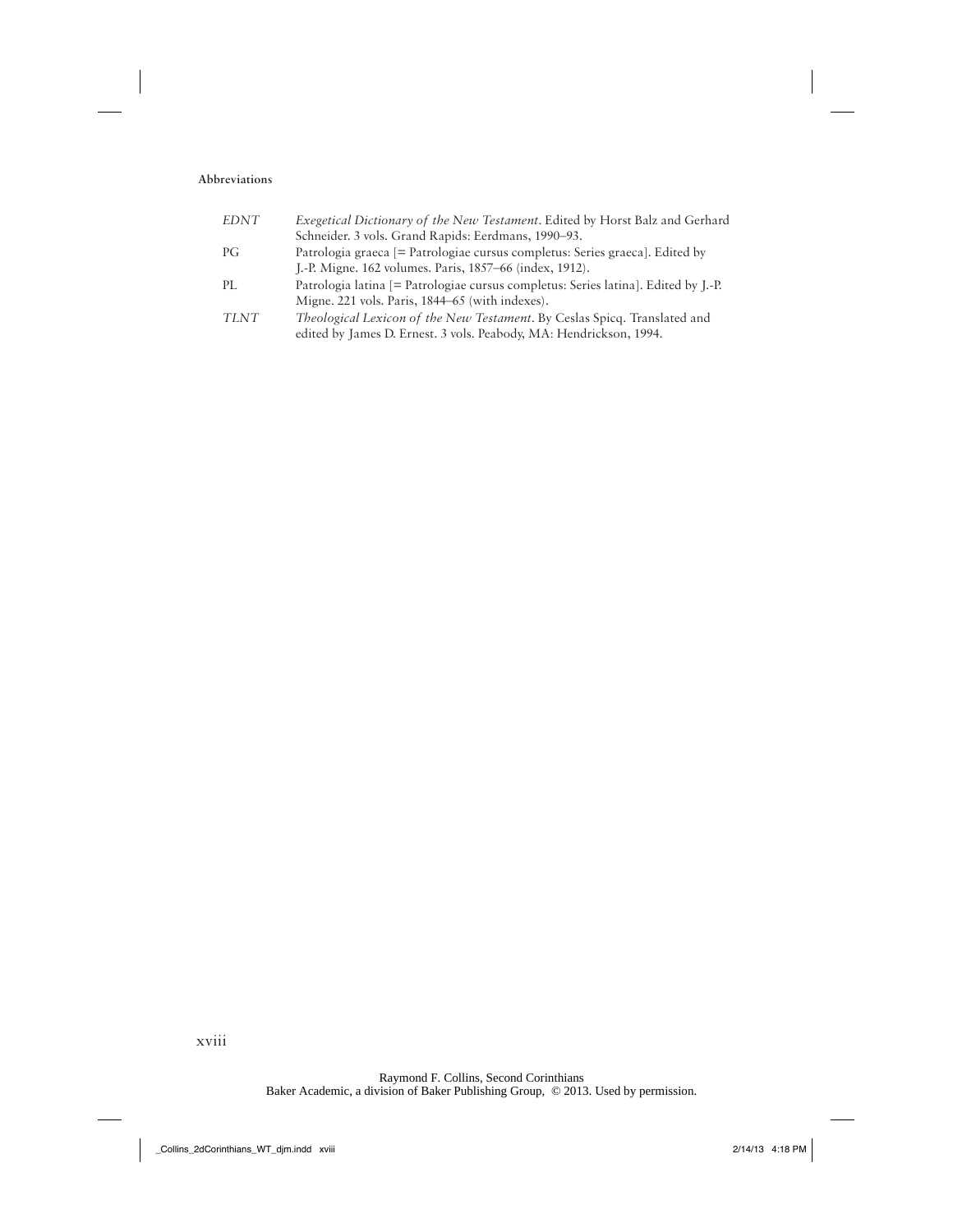## Second Corinthians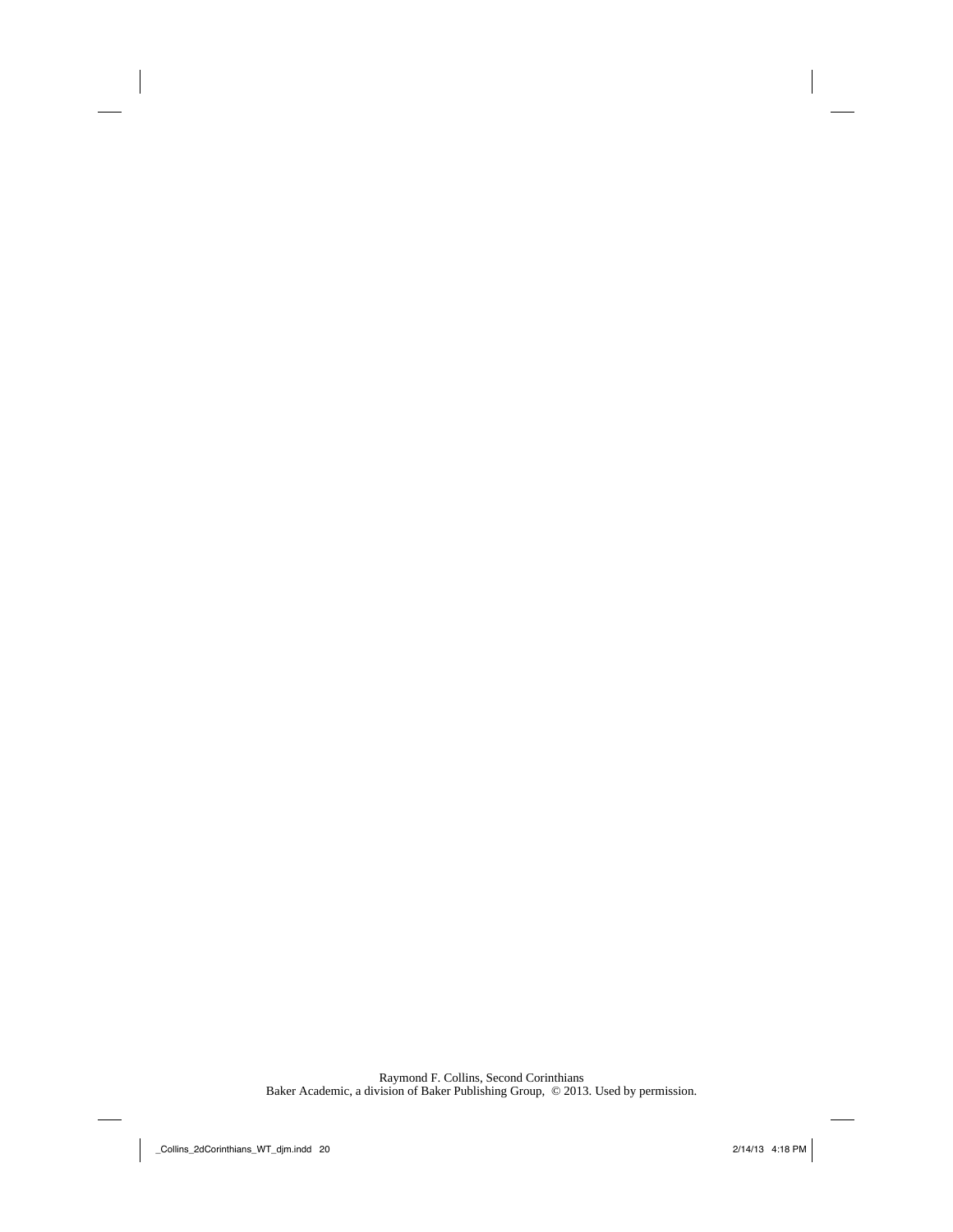## Introduction

5

The ancient city of Corinth, described in Strabo's *Geography*, was destroyed by the Roman general Lucius Mummius in 146 BCE. A little more than a century later (44 BCE) Julius Caesar refounded the city as a Roman colony, Colonia Laus Julia Corinthiensis. In 29 BCE the Roman emperor established the province of Achaia, with Corinth as its capital. The geography of the area is roughly equivalent to the southern part of modern Greece.

The city was located at the crossroads of two major trade routes, one by sea, the other by land. Located on a narrow isthmus, Corinth controlled the port of Cenchreae to the east and the port of Lechaeum to the west. Corinth was therefore a port city with access eastward through the Saronic Gulf to the Aegean Sea and westward through the Gulf of Corinth to the Adriatic Sea. Seafarers departed from the ports of Corinth for such far-off destinations as Rome and Ephesus (cf. Acts 18:18–19). A north-south land route, the Peloponnesian Way, provided access between Corinth and the Roman province of Macedonia to the north. Strategically located at the juncture of these two important trade routes, the city of Corinth became a major mercantile and cosmopolitan center. In addition, the city hosted the biennial Isthmian Games, which celebrated the unity of the Greek people.

#### **Paul's Missionary Visit to Corinth and His Correspondence with the Corinthians**

Paul's missionary strategy led him to make use of the Roman routes, which provided access to important centers of population. Accordingly Paul stopped at Corinth during his second missionary voyage, somewhere around 50 CE. Luke gives a stylized account of that visit in Acts 18:1–18, but Paul's extant

Raymond F. Collins, Second Corinthians Baker Academic, a division of Baker Publishing Group, © 2013. Used by permission.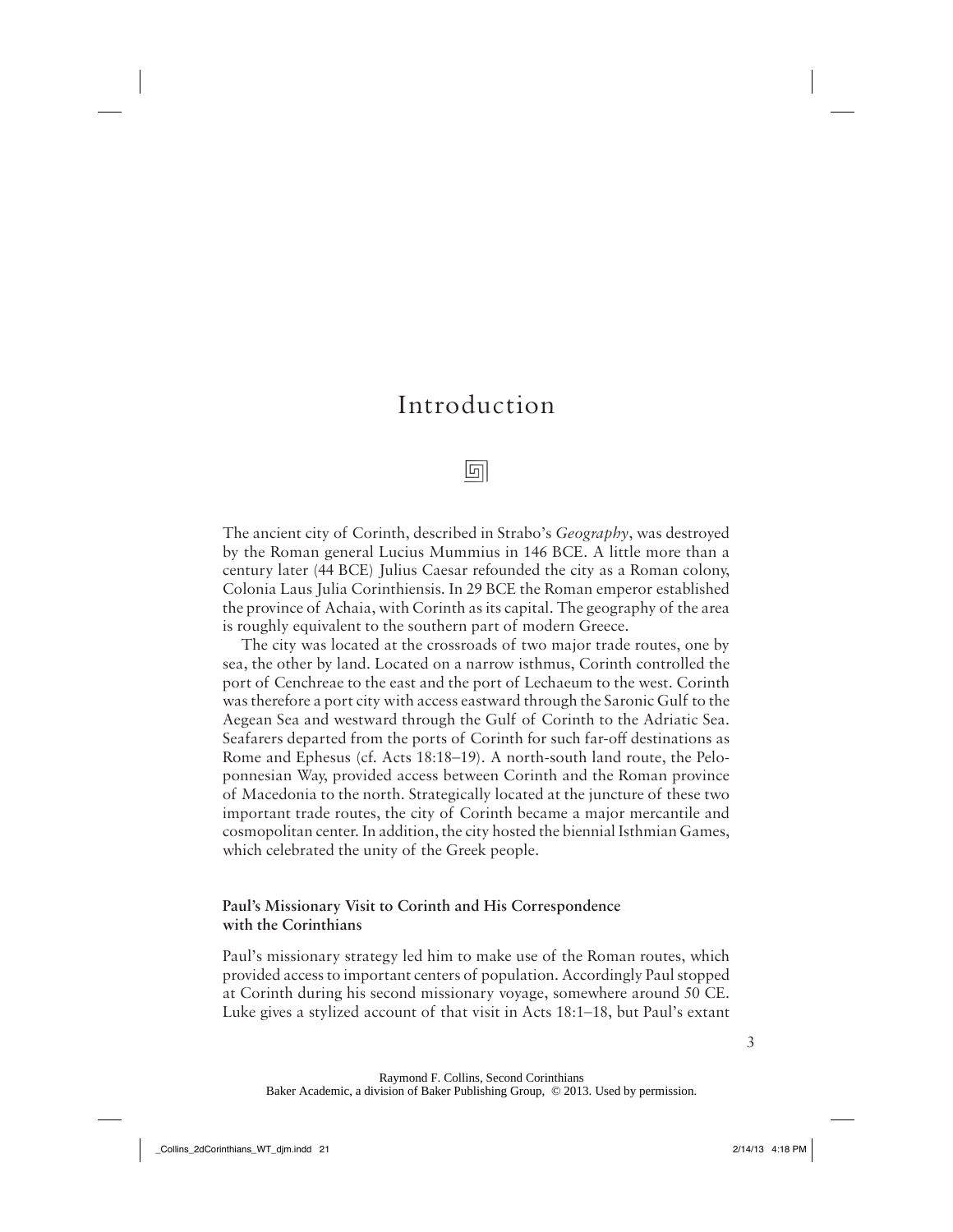correspondence with the Corinthians offers no precise confirmation of the details of the visit as described by Luke.

Luke's account of the visit states that Paul stayed in Corinth a considerable time, about a year and a half (Acts 18:1–5, 11, 18). That Paul wrote letters to the church of God at Corinth confirms that he had been successful in evangelizing at least some of the Corinthians, a task in which he was joined by Silvanus and Timothy (2 Cor. 1:19; cf. 1 Cor. 1:1; Acts 18:5). His extant correspondence includes two letters to the Corinthians, but these were not the only letters that Paul wrote to the church of God in Corinth. First Corinthians 5:9 mentions an earlier letter in which Paul warned his addressees to shun sexually immoral people. Second Corinthians 2:3–4 mentions another letter, written by a stressed-out Paul (cf. 2:9; 7:8, 12). Thus the two extant letters to the Corinthians are but two pieces of a more extensive correspondence that included at least one letter from the Corinthians to Paul (1 Cor. 7:1).

The rest of the correspondence has been lost. All that remains are the two letters that are part of the NT, the so-called First Letter to the Corinthians and the so-called Second Letter to the Corinthians. Their enumerated titles do not refer to the sequence in which they were written; rather, in accordance with the stylometric principle at work in the compilation of the NT, 1 Corinthians is called "first" because it is longer than the other letter, the "second." It is commonly agreed, however, that 2 Corinthians was, in fact, written after 1 Corinthians. With sixteen chapters, 1 Corinthians comes immediately after Romans in the canonical NT, where it is followed by 2 Corinthians. With its 13 chapters and 256 verses, as the text was divided into chapters by Stephen Langton (1150–1228) and into verses by Stephanus (Robert Estienne, 1503–59), 2 Corinthians is the third-longest letter in the Pauline epistolary corpus.

The text of 2 Corinthians is well attested in the ancient manuscript tradition. The oldest more or less complete copy of the text is found on a papyrus that dates back to about 200 CE  $(\mathfrak{P}^{46})$  and is now preserved in Dublin's Chester Beatty Library. This papyrus copy of the letter is missing only two verses, 11:11 and 11:22. Wear and tear on the papyrus has taken its toll, however slight the loss may have been. Another papyrus manuscript, dating from around 400 CE and also located in Beatty Library  $(\mathfrak{P}^{99})$ , contains considerable portions of the text, while some few verses are found on a seventh-century papyrus  $(\mathfrak{P}^{34})$  now kept in Vienna's National Library.

Two of the oldest uncial manuscripts, the fourth-century Codex Sinaiticus (ℵ) and the fourth-century Codex Vaticanus (B), contain the letter in its entirety. Two of the fifth-century uncials are not as useful for studying the text of 2 Corinthians. The Codex Alexandrinus (A) contains only 4:14–12:6. The text found on a palimpsest (scraped and reused) manuscript, the Codex Ephraemi Syri Rescriptus (C)—the parchment containing 2 Corinthians was later reused to make copies of Ephraem's sermons—has suffered the fate of many a palimpsest. Only 1:1–2 and 10:8–13:13 have been preserved.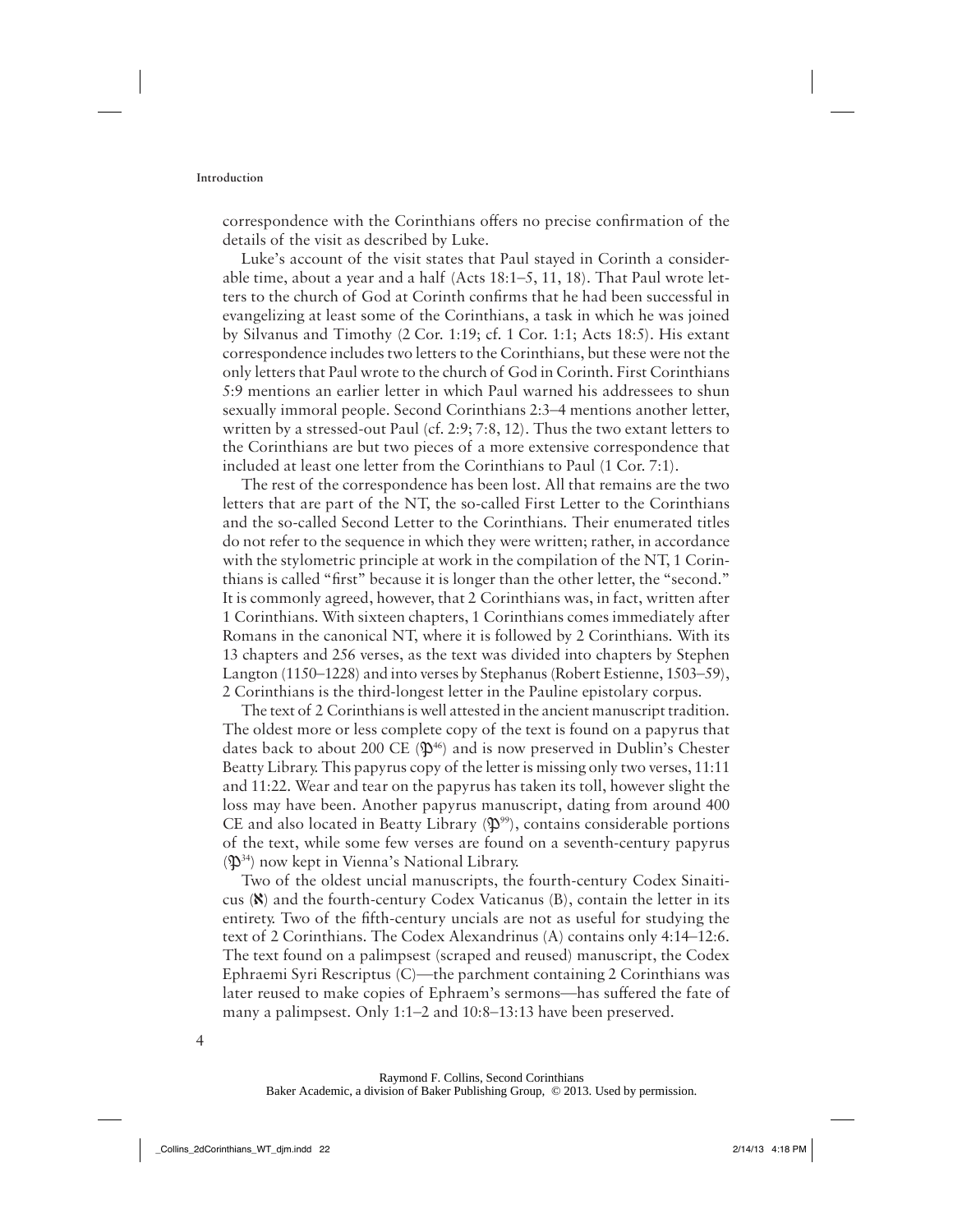#### **Paul's Letter**

The text of 2 Corinthians preserved in the manuscript tradition has the form of a letter, a long one by ancient standards. It begins with an epistolary salutation (1:1–2) and concludes with a letter closing that resembles the closings of many Hellenistic letters.

#### **Self-Revelation**

Demetrius, one of the oldest theorists to write about the art of letter writing, declared: "The letter, like the dialogue, should abound in glimpses of character. It may be said that everybody reveals his own soul in his letters. In every other form of composition it is possible to discern the writer's character, but none so clearly as in the epistolary" (*Eloc.* 227). Paul, a Jew from Tarsus, was probably not aware of Demetrius's characterization of the letter, but the apostle to the Corinthians really does reveal his soul in 2 Corinthians.

He speaks about his being afflicted and in need of consolation. Paul mentions being weighed down and having a near-death experience, from which he was delivered by God. He refers to his sadness yet being able to rejoice. He speaks of his distress, anguish, and tears. He mentions his forgiveness of someone who has hurt him. He speaks about his restlessness and the many hardships that he has suffered. He speaks about his confidence and boldness, even when he is accused of timidity and levity. Paul tells of his love for the Corinthians, how he has opened his heart to them and they have not returned his love. He writes about his weakness and his boasting. Reluctantly he speaks about his visions and his revelations. He speaks about the thorn in his flesh and how he narrowly escaped the clutches of a regional king. He even talks about the difficulties caused by Satan. Most of all he speaks about his ministry, passionately and imaginatively. He defends the conduct of his ministry and his own personal integrity. An occasional oath punctuates his self-defense. Paul, in fact, reveals so much of himself in this letter that it can aptly be called the most personal of his letters.

#### **The Spoken Word**

The passion with which Paul writes is evident on every sheet of the ancient papyri manuscripts and in every chapter of our modern versions of the text. Paul's is the passion of the orator. His letters were dictated to an unknown scribe. He spoke his letters, rather than physically writing them himself. This was customary in the Hellenistic world. It was one of the reasons why Demetrius could compare letter writing with a dialogue. Yet Paul was no ordinary letter writer. He was an evangelist and preacher of the gospel. In secular terms he was an orator. In dictating this letter he used some of his customary rhetorical devices and the figurative language that his contemporaries considered to be persuasive.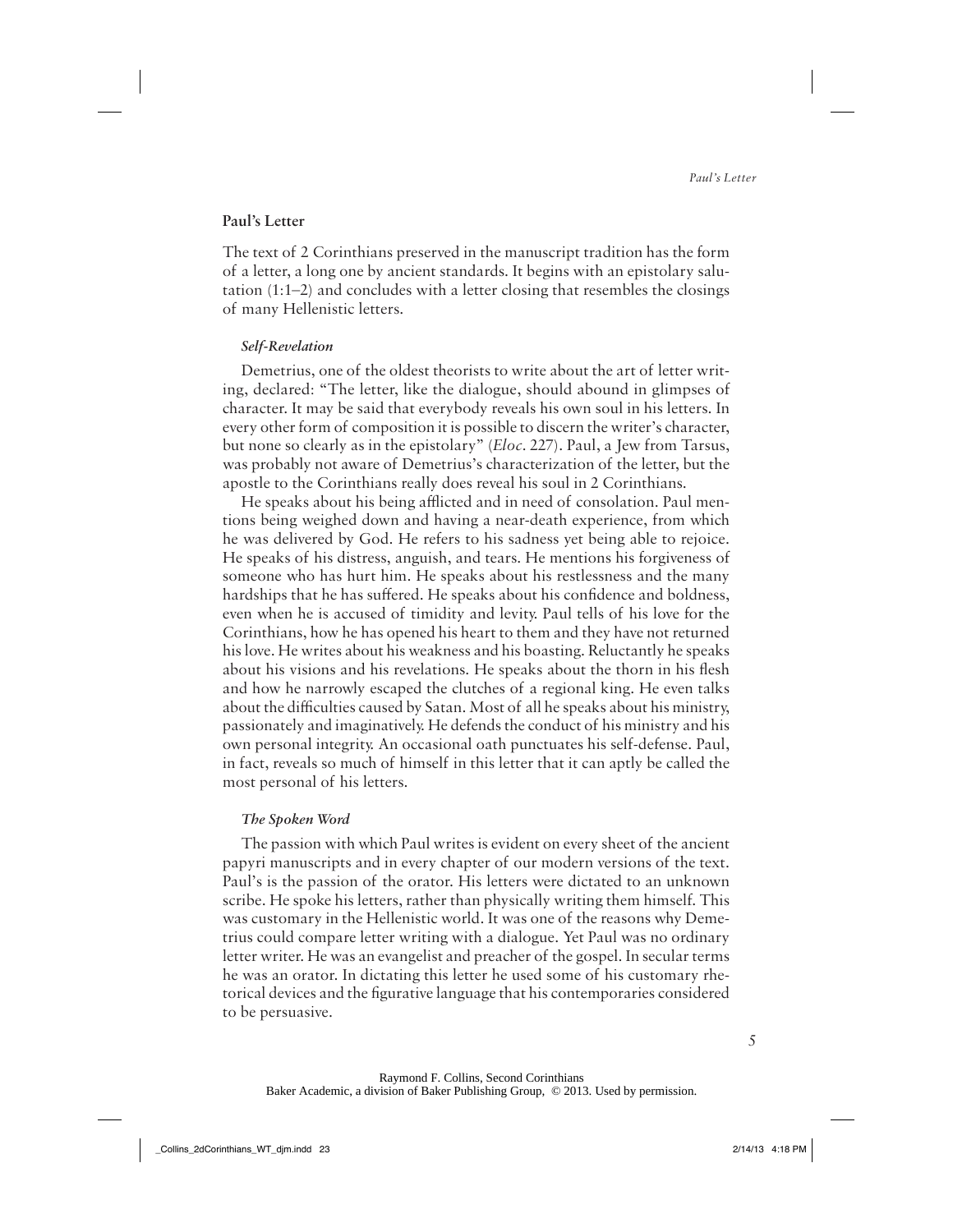Demetrius counseled against disconnected words and breaks in sentences. "Frequent breaks in a sentence," he wrote, "are not appropriate in letters. Such breaks cause obscurity in writing, and the gift of imitating conversation is less appropriate to writing than to speech in debate" (*Eloc.* 226). Yet Paul was engaged in a debate, to some degree with the Corinthians, to a greater degree with interlopers who introduced into the faith community at Corinth a gospel that apparently diverged from the gospel that Paul preached. The passionate debate in which Paul was engaged led to the disconnected words, omitted words, breaks in sentences, and interrupted thoughts that appear throughout the letter. Often he begins to speak about something, breaks the flow of his thought, and then returns to the original topic a verse or several verses later. Sometimes he uses participles, even a string of them, where verbs in the indicative are called for. In sum, Paul's passion sometimes interferes with the clarity of his expression of thought.

Much of the language of the letter is unusual for Paul. Unusual grammatical constructions are also to be found. The letter contains a large number of hapax legomena, words and phrases occurring here and nowhere else in his letters. Some, but not all, of these will be noted in the course of the commentary. Many of these hapax are not found elsewhere in the NT; some do not appear elsewhere in the entire Greek Bible. Some words in the letter seem to have been coined by Paul since there is no literary evidence for their use prior to their appearance in 2 Corinthians. One notable example is the composite word "false apostles," a single word in Greek (*pseudapostoloi*, 11:13). Paul also calls them "superapostles" (*hoi hyperlian apostoloi*, 11:5; 12:11). The incidence of this rare vocabulary may be due to the heat of the debate, as the novel "false apostles" exemplifies.

Unlike the theological debate to which the Letter to the Galatians attests, the debate in which Paul engages in 2 Corinthians is eminently personal. That he is engaged in a debate has probably contributed to his unusual vocabulary in yet another way. On occasion he seems to have borrowed some of the phraseology used by the interlopers.

#### **Half a Conversation**

Demetrius wrote that "Artemon, the editor of Aristotle's *Letters*, says that a letter ought to be written in the same manner as a dialogue, a letter being regarded by him as one of the two sides of a dialogue" (*Eloc.* 223). This is almost a truism, but the fact that it is true creates a difficulty for the interpretation of 2 Corinthians. Paul sometimes imparts new information to the Corinthians, with the result that we are hardly any more disadvantaged in understanding what he writes than were the Corinthians. This is certainly the case when he tells the Corinthians that he wants them to know about his near-death experience in Asia. To introduce the topic, he employs his customary disclosure formula: "We do not want you to be unaware, brothers and sisters" (1:8; cf.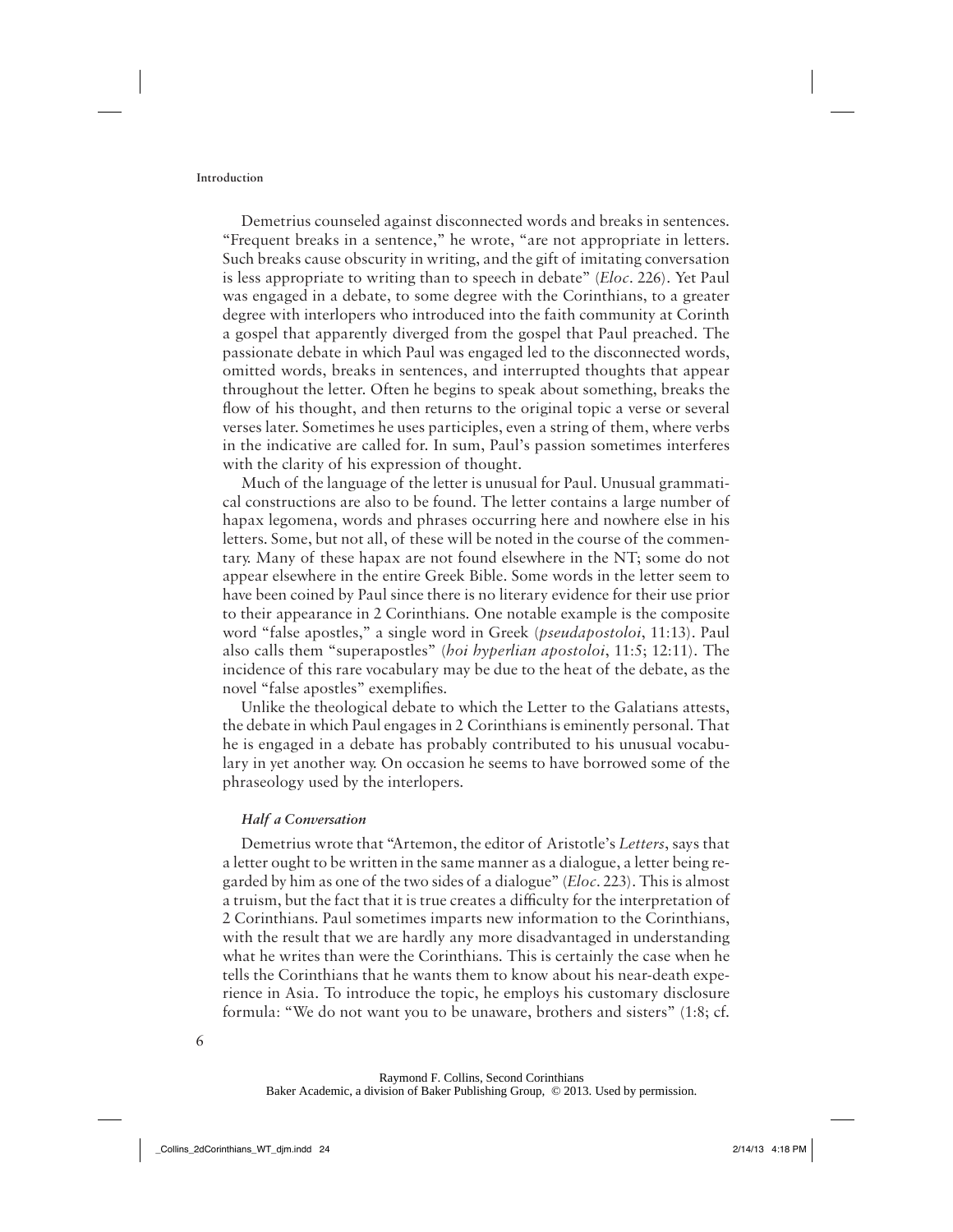8:1). The way he speaks about his visions and revelations (12:1–5) leads us to think that he had never before spoken about this issue.

On the other hand, there are experiences alluded to by Paul that were well known to the Corinthians. He speaks about his painful visit to the community, a visit so painful that he put off visiting again. He speaks about a tearful letter that he wrote. Presumably it was received and read by the Corinthians. He mentions a malefactor who was punished by the Corinthians. He mentions the collection for the saints that had started a year previously. Paul talks about Titus's visit to the Corinthians and how Titus had experienced the Corinthians' change of heart. He compares himself with the superapostles but does not really tell us much about them. There are so many other things that we would like to know about the situation in Corinth, but our only source of information is this letter, and it is just half of the conversation. Readers of the letter should be wary lest they consider facts to be self-evident or otherwise attested when the only source of information is Paul's hints and allusions.

In this respect we are considerably disadvantaged in comparison with the Corinthians. Not only had they experienced many of the things that Paul mentions and were therefore fully aware of what he was writing about, but they also had the letter read to them. There was no formal postal service in Paul's day. Letters were carried to their addressees either by a passing traveler co-opted for this task or by a trusted intermediary. Titus may have been the designated letter carrier who brought 2 Corinthians to the assembly in Corinth. In addition to reading the letter to the Corinthians, the letter carrier would have been available to fill in the gaps and answer questions. Both the letter writer and its recipients would have been aware of this additional source of information.

#### **A Real Letter**

Despite the difficulties that a modern interpreter encounters in trying to understand what Paul wrote, it is obvious that he was self-consciously engaged in the writing of a letter. None of his other letters draws as much attention to the writing of letters as does 2 Corinthians.

- He speaks about the now-lost tearful letter, telling the Corinthians why he wrote it (2:3; 7:12) and his motivation in writing as he did (2:4, 9).
- He writes about letters of recommendation, apparently because the interlopers came to Corinth bearing letters of recommendation (3:1–3). In this context he mentions the materials used in letter writing: ink and tablets. He says that he himself needed no letter of recommendation. Who could have recommended him, appointed to his apostolic task, as he was, by the will of God?
- The recommendation of Titus and the other emissaries in 8:16–17, 23 has elements found in letters of recommendation and provides a hint that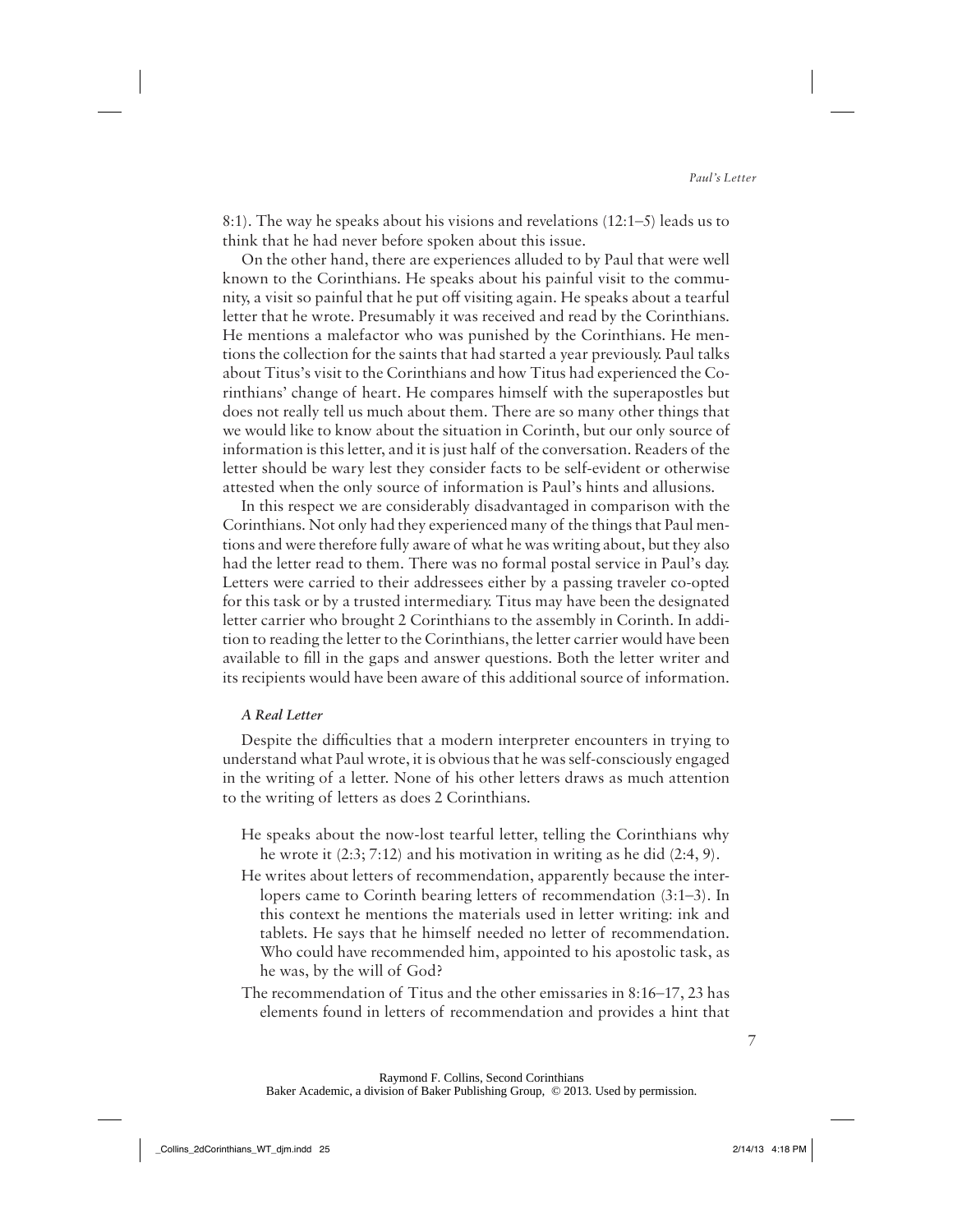Titus might have been the carrier of the letter. Frequently Hellenistic letter writers wrote letters of commendation on behalf of the letter carrier, attesting to the trustworthiness of the letter carrier and asking the recipients to provide the letter carrier with amenities and hospitality. Finally, he speaks about the writing of this very missive. He tells the Corinthians that he writes only what they can understand (1:13). He tells them a bit about his purpose in writing (7:12; 13:10). And cleverly he tells them that he has no need to write to them about the collection (9:1).

Then he proceeds to write about it.

#### **The Course of Events**

With the clues provided in the two letters to the Corinthians, it is possible to trace the course of events in Paul's relationship with the Corinthians. It is, however, impossible to determine with any precision when these events happened.

#### **A First Visit and Two Letters**

The beginning is obviously Paul's visit to Corinth during the course of his second missionary voyage (ca. 50 CE). Paul wrote a follow-up letter to the community, urging them to avoid immoral persons (1 Cor. 5:9). What led to the letter and what else, if anything, it said remain unknown to us. If the letter at all resembled Paul's other letters, it would have been somewhat long and would have addressed other topics. In any case, the issue of immorality seems not to have disappeared. Not only did Paul address the issue in 1 Corinthians, but he again alludes to it in 2 Cor. 6:16–7:1; 12:20–21.

Paul followed this letter up with another letter, occasioned at least partially by the report of Chloe's people (1 Cor. 1:11) and a letter that he had received from the Corinthians themselves. The tone of this letter (1 Corinthians) is clearly less harsh than the tone of 2 Corinthians. The letter addressed a whole host of issues, especially various issues that threatened the unity of the community. Among them was the pride that some people took in the spiritual gifts that had been granted them, displaying their sense of superiority vis-à-vis other members of the community. Toward the end of that letter, written from Ephesus around 53 CE, Paul announced his intention to return to Corinth, traveling by land from Macedonia (1 Cor. 16:5–9). His intention seems to have been to take a boat from Ephesus to Macedonia and then go to Corinth, probably traveling along the Peloponnesian Way.

#### **A Second Visit and Another Letter**

While he was in Ephesus, something happened in Corinth that led Paul to change his plans. We do not know how Paul found out about difficulties in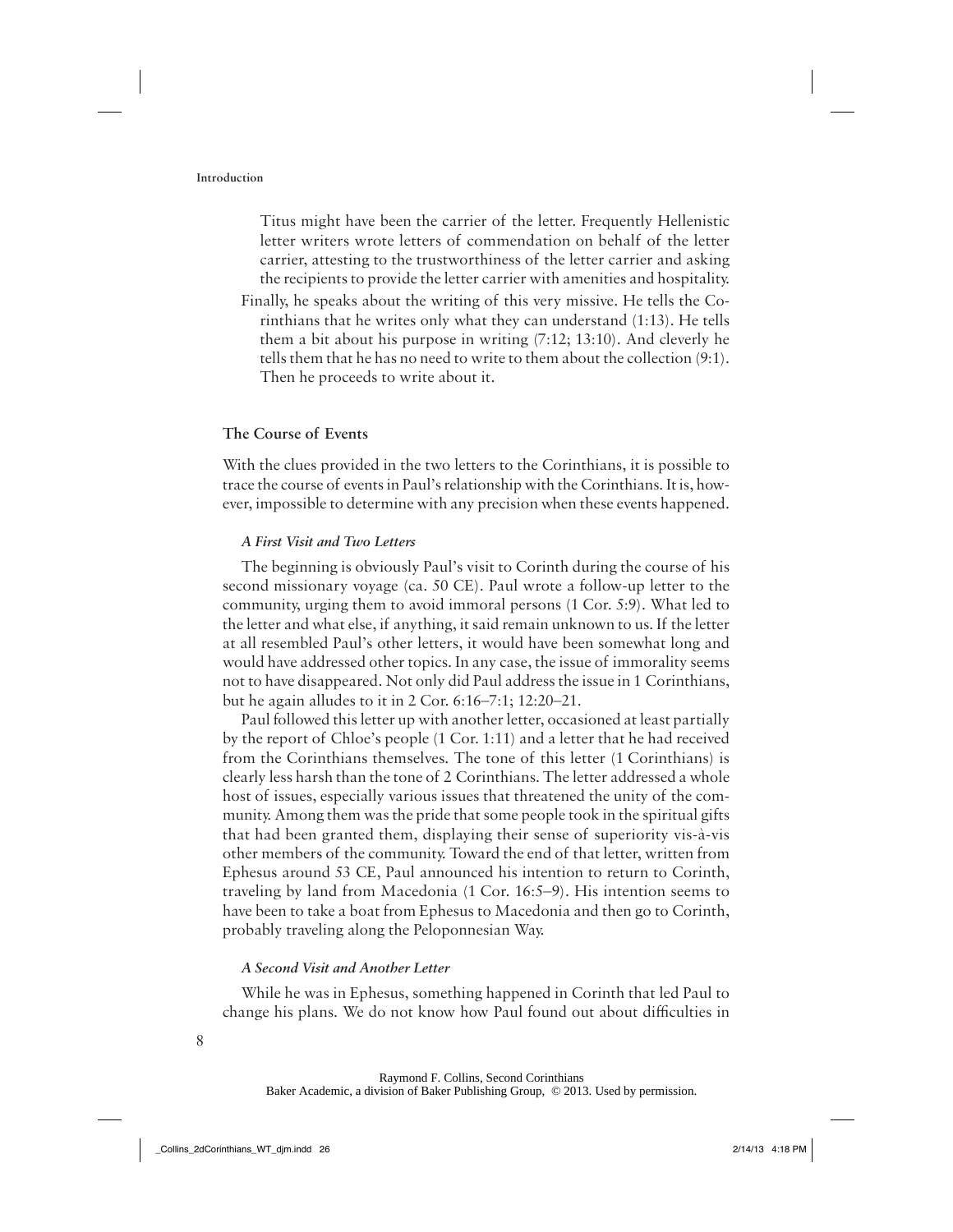Corinth—he may have been informed by Timothy (cf. 1 Cor. 16:10–11)—but whatever the issues were, they were sufficiently serious for Paul to return directly to Corinth, most likely by sea. It remains possible, however, that Paul simply changed his mind, deciding to go first to Corinth and then travel north to the province of Macedonia.

In 2 Corinthians, Paul suggests two sources of the problems in Corinth. On the one hand, preachers arrived in Corinth with a version of the gospel not entirely consistent with Paul's. They seem to have disparaged his ministry. Among other things, they disdained the fact that he worked to support himself while he preached the gospel. Working to support oneself seems to have been, for them, beneath the dignity of a preacher of the gospel.

Another issue was caused by a miscreant, probably a member of the community, who created trouble for Paul or for someone who was very close to him. It is most likely the apostle himself who was offended. We do not know the precise nature of the offense, but the community was complicit in the offense insofar as it did not take the malefactor to task, at least for some time.

The visit did not go well. Paul was saddened and pained by what he experienced. The visit was probably short. Paul returned to Ephesus, his base of operations at the time. Lest another visit be equally difficult for him, Paul again changed his mind. He decided to send another letter to the Corinthians instead of visiting them as he had first intended to do (2 Cor. 2:1). This letter was probably delivered by Titus (8:6), whose main mission was most likely to continue the work of the collection announced in 1 Cor. 16:1–4. This was the tearful letter (2:3–4), which Paul sent to test the mettle of the community (2:9). Were they obedient in every respect?

#### **Titus's Visit and Yet Another Letter, 2 Corinthians**

Paul waited in Ephesus for a while, then went north to the port of Troas. Perhaps he had prearranged to meet Titus there. Paul used the time to evangelize the city (2:12), but he grew restless because Titus did not arrive. So Paul moved on to Macedonia (2:13), perhaps to Philippi, where there was a supportive community of believers. In Macedonia, Paul met Titus, who delivered a fairly upbeat report. On the one hand, the community had repented and taken steps—perhaps the measures taken were overly harsh measures!—to punish the miscreant. On the other hand, the members of the community were eager to receive Paul once again.

Titus's report cheered Paul up. There were, nonetheless, lingering difficulties. The interlopers were still around; at least their influence was still being felt insofar as Paul's authority continued to be called into question. Moreover, the issues of immorality and disunity seem not to have been totally resolved. The situation was, nonetheless, sufficiently calm for Paul to make three decisions. First, he would send Titus back to complete the work of the collection. Second, he would write a letter—extant 2 Corinthians—in which he would explain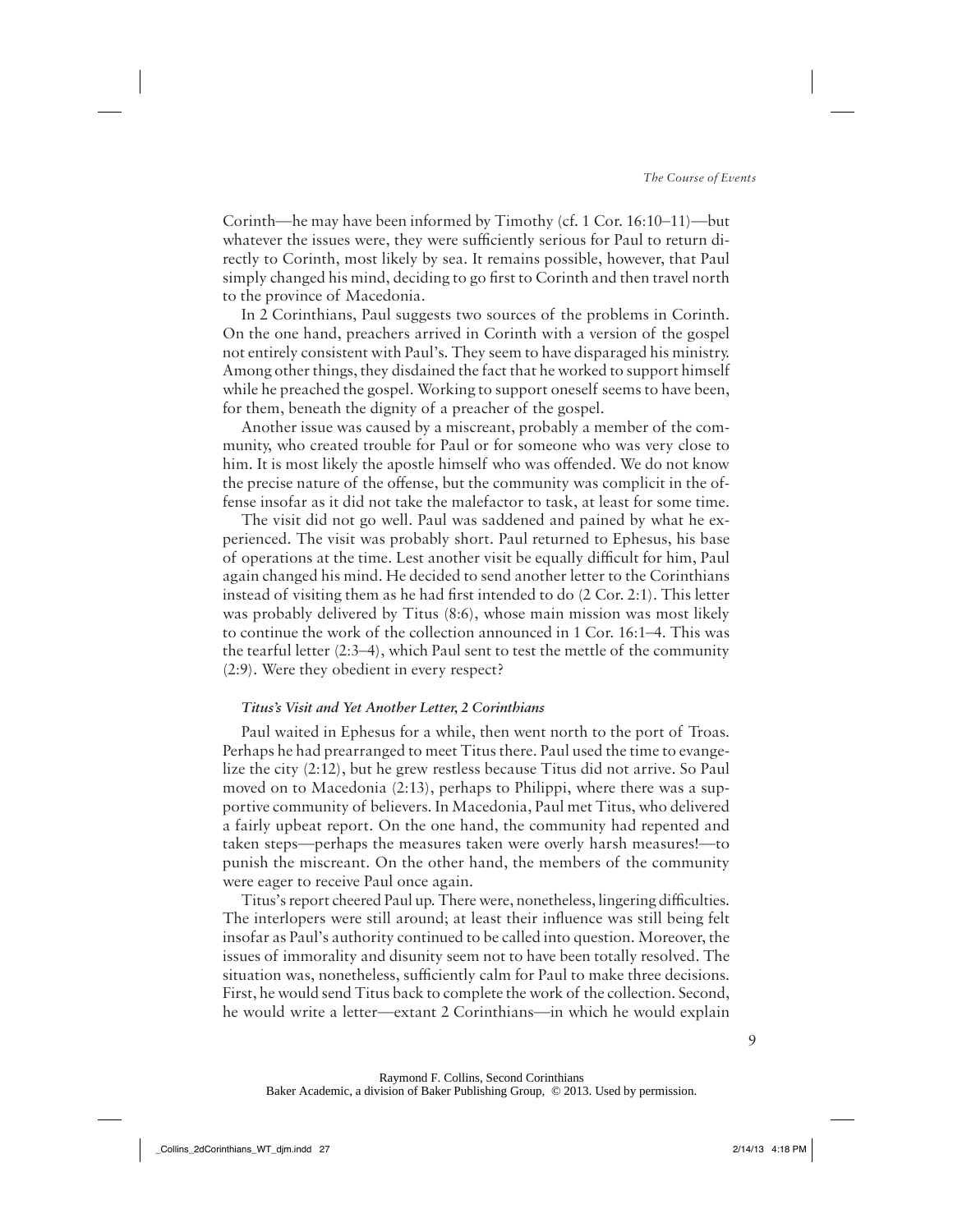and defend his ministry. The letter was probably written toward the end of 54 CE. Third, he would make another visit to Corinth, for which his letter would serve as preparation. Romans 15:25–31 suggests that this visit occurred when Paul arrived in Corinth to take the proceeds of the collection to Jerusalem.

#### **Critical Issues**

The historical-critical method of biblical interpretation began to be developed in earnest in the nineteenth century. The method seeks to determine the history of the text and the history behind the text. With regard to 2 Corinthians, one question of each sort has been especially debated in recent decades.

#### **The History of the Text**

The ancient manuscripts contain the text of 2 Corinthians, such as it appears in Greek in the edition of Nestle-Aland (NA28) and *The Greek New Testament*  (UBS<sup>4</sup>). As is always the case with ancient manuscripts, there are some minor discrepancies among the various ancient texts. For the most part, the variants are due to scribal error, perhaps even erroneous "corrections" on the part of "knowledgeable" scribes. The editors responsible for the above-mentioned editions have resolved the issues to the best of their ability and have produced the Greek text on which modern translations are based.

There is, however, another issue with regard to the history of the text of 2 Corinthians that concerns contemporary critics. This issue is the unity of the text that has been handed down. Demetrius says that "there should be a certain degree of freedom in the structure of a letter" (*Eloc.* 229). Thus Paul cannot be blamed for producing a letter that does not evince the unity that is characteristic of an essay or a sustained argument in a court of law. There are, nonetheless, certain aspects of 2 Corinthians that have led many commentators to question whether the letter has any real structure at all. Is it so unstructured that it lacks any real unity?

As one begins to read Paul's letter, one finds that Paul has been smoothly developing his thought, talking about the sadness of his second visit, defending his change of travel plans, and mentioning his desolation at not finding Titus. Then suddenly, in 2:15, Paul interrupts his thought. Saying "Thanks be to God," he begins a long theological reflection. The theological reflection on Paul's ministry continues until 7:4, when his thought is suddenly interrupted once again, and Paul returns to the train of thought that he abandoned in 2:14. In 7:5 Paul talks about being in Macedonia, where he meets Titus and his sadness turns to joy. So 7:5 seems to follow naturally after 2:14.

The next strikingly abrupt transition occurs at 6:13. Paul has been speaking personally and somewhat emotionally to the Corinthians, telling them that his wide-open feelings for them contrast with their restricted feelings for him.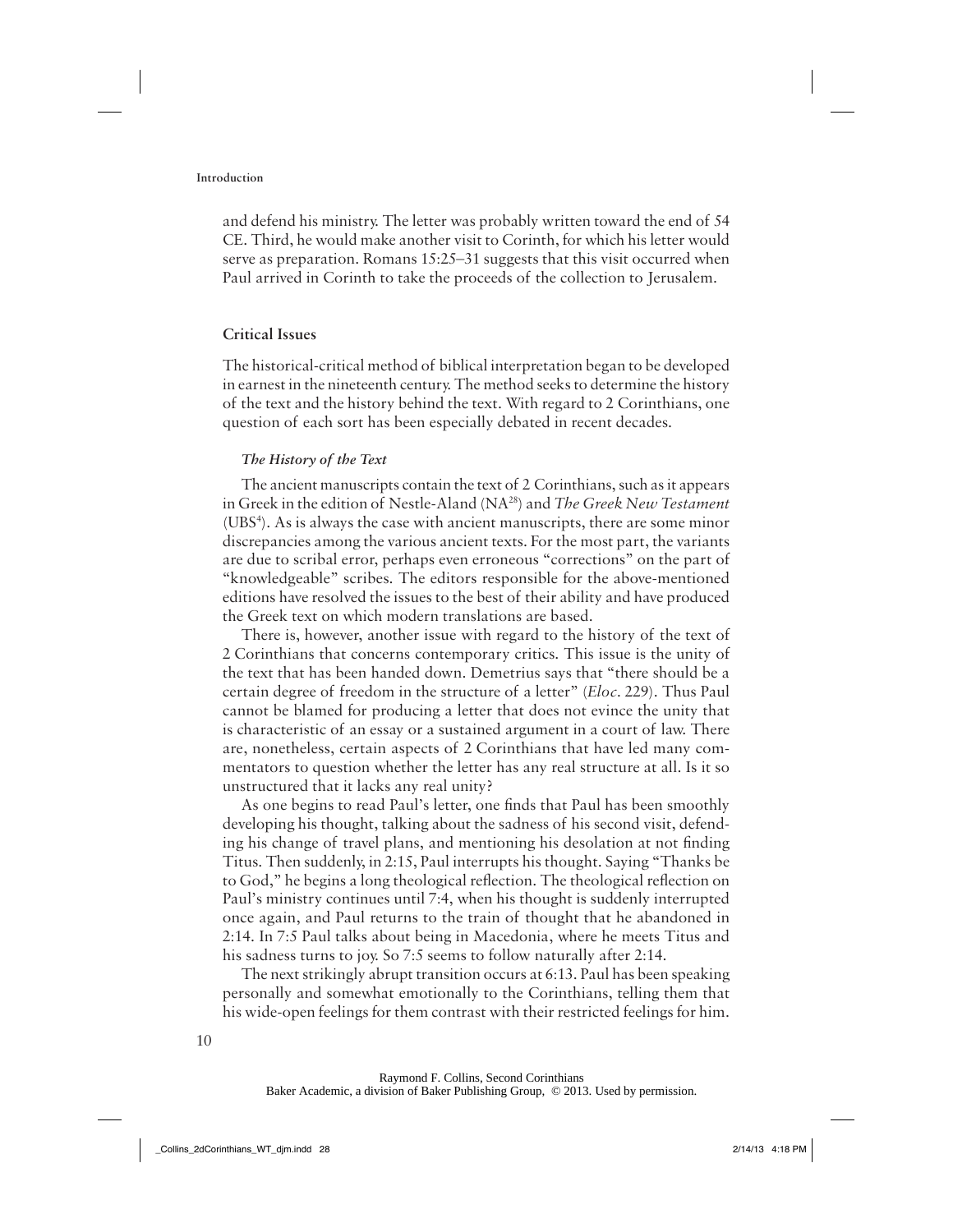Suddenly he begins to tell them (6:14), using imaginative and then scriptural language, that they should not be in league with nonbelievers. Then in 7:2 he picks up the biological imagery of 6:13, asking the Corinthians to make room in their hearts for him. What he writes in 7:2–4 seems, logically, to follow immediately after 6:13.

Once back to Titus and the joy-producing report that Titus gave on meeting Paul, the apostle switches gears in 8:1. Instead of continuing to tell the Corinthians about the report, Paul says that he wants to give them some new information, treating an issue that has nothing to do with what he has been writing about. Without any apology for switching his train of thought, Paul says that he wants to tell the Corinthians about the Macedonians and God's gracious gift to them (8:1). Paul uses the example of the Macedonians to urge the Corinthians to participate in a collection on behalf of God's holy people in Jerusalem, an appeal that appears to have been interrupted because of the course of events narrated above.

The appeal continues throughout chapter 8, but in what is now the beginning of chapter 9, Paul introduces the topic of the collection as if for the first time. "For, to be sure," he writes, "it is superfluous for me to write to you about the service to the saints" (9:1). True, in chapter 8 he has talked about the practicalities of the collection, and in chapter 9 he provides a theological underpinning, but it is strange that he should seem to be bringing up the topic of the collection in 9:1 for the first time.

Then, having finished his remarks about the collection in 9:15, Paul begins to defend himself again (10:1). The tone of this self-defense is much harsher than the tone that he adopted earlier in the letter (1:3–2:1; 7:5–16). It hardly seems to be at home with the earlier passage, whose words were conciliatory. Moreover, it seems out of place after Titus's report that the Corinthians are ready to embrace Paul and presumably his message as well.

In sum, the extant text of 2 Corinthians has abrupt transitions (aporias) after 2:14; 6:13; 7:1; 7:4; 7:16; 8:24; and 9:15. For more than a millennium the text of 2 Corinthians was handed down without division into chapter and verse. For the modern reader of the text, chapter divisions inserted after 7:16; 8:24; and 9:15 soften the abruptness of the transitions. The contemporary reader has been conditioned by these divisions to think that Paul introduces new topics at what are now 8:1; 9:1; and 10:1.

During the historical-critical era of biblical scholarship, these abrupt transitions in the text have prompted scholars to look for some explanation. One proposal that has emerged is that extant 2 Corinthians is not a text that Paul dictated in one prolonged session. Rather, they opine, the text of 2 Corinthians that has been handed down through the centuries was not originally a single text but is a composite text compiled from as many as six different letter fragments. Some anonymous editor would have put them all together, using just one opening salutation and one letter closing, rather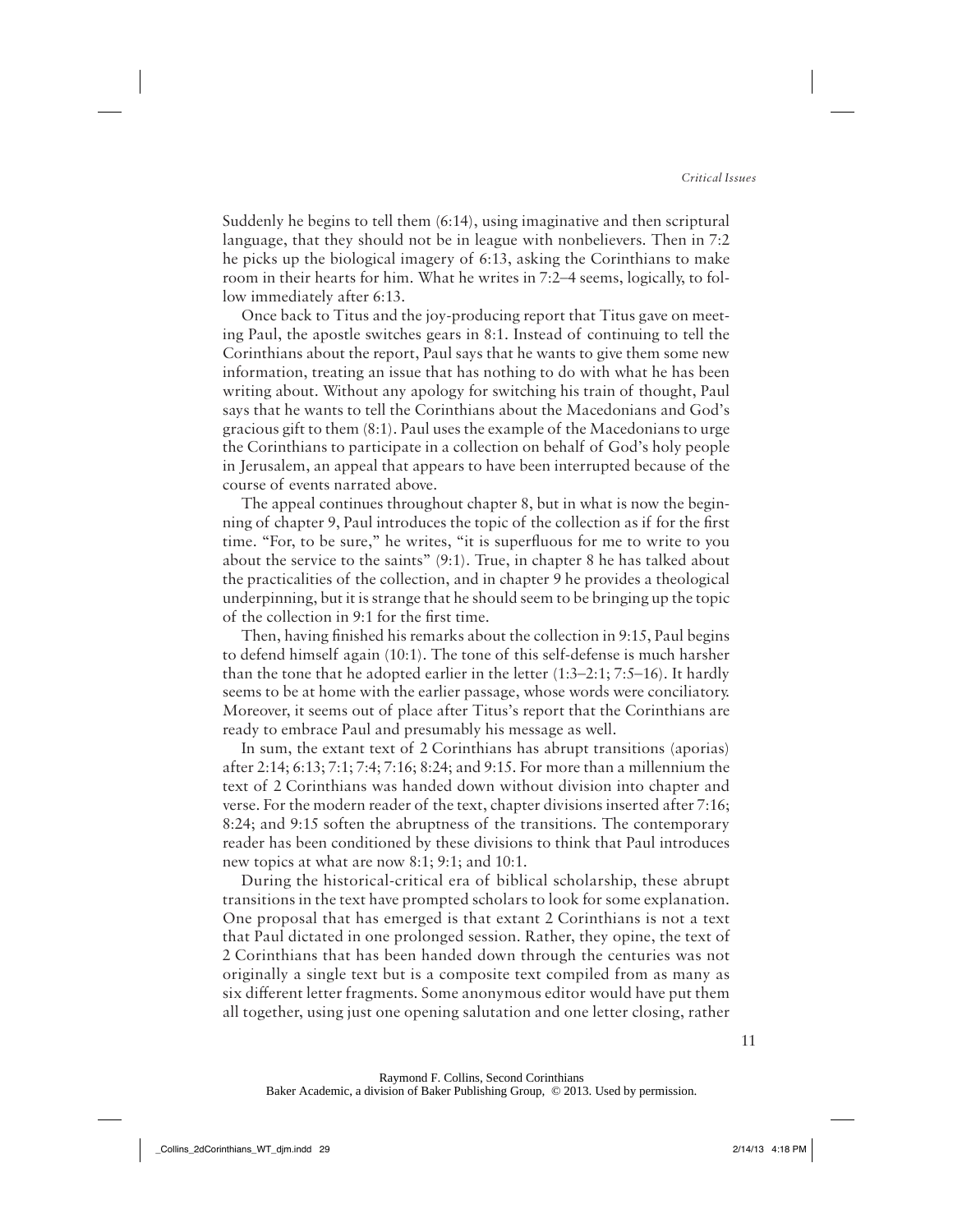than incorporating a number of presumably similar opening salutations and letter closings.

Given the nature of the Paideia commentary series, it is not necessary to go into the variations on the compilation theory in any detail. An in-depth study of the issue would divert attention from the way that Paul spoke to the Corinthians through his letter and an understanding of what he wanted to tell them. Instead, I offer the opinion of Hans Dieter Betz as an example, actually a good example, of a theory suggesting that extant and canonical 2 Corinthians is the result of scribal compilation of earlier text fragments ("Corinthians, Second Epistle to," *ABD* 1:1148–54). Betz holds that the present text results from the compilation of six fragments of earlier texts, five of which come from letters written by Paul:

- 1. A lengthy and imaginative theological disquisition on Paul's ministry, the "first apology" (2:14–6:13; 7:2–4)
- 2. A harsh letter, the "second apology" (10:1–13:13), most likely the letter of tears to which Paul refers in 2:3–4
- 3. A conciliatory letter (1:1–2:13; 7:5–16) written on the occasion of Titus's uplifting report on the readiness of the Corinthians to embrace Paul
- 4. An "administrative letter" telling about the organization of a renewed appeal for support of the sainted poor people in Jerusalem (chap. 8)
- 5. A second "administrative letter" providing a theological rationale for the collection (chap. 9)
- 6. A later interpolation of a piece (6:14–7:1) that urges separation from unbelievers and was written by a hand other than that of Paul

According to this theory, the letter of tears has not been lost. It has been substantially preserved in 10:1–13:13. The idea that 6:14–7:1 is an interpolation is held not only by critics who hold that extant 2 Corinthians is a compilation of letter fragments; many other scholars also hold that 6:14–7:1 is a later interpolation into Paul's text. This issue will be discussed further at the pertinent place in the commentary.

Betz's compilation theory supposes a course of events that differs somewhat from the course of events that I have traced. In fact, most compilation theories require the reconstruction of a different course of events. Any construction of a course of events, including mine, is based on a reading of the texts. As a reading of the text differs, so the reconstruction of events must differ.

That the various compilation theories differ from one another weighs against the hasty embrace of any one of them. If the text was produced as a result of the compilation of letter fragments, the scribal effort was done very early in the history of the church.  $\mathfrak{P}^{46}$  shows that 2 Corinthians has existed in its present form for the past eighteen centuries. The text that has been handed down will be followed in the commentary that follows.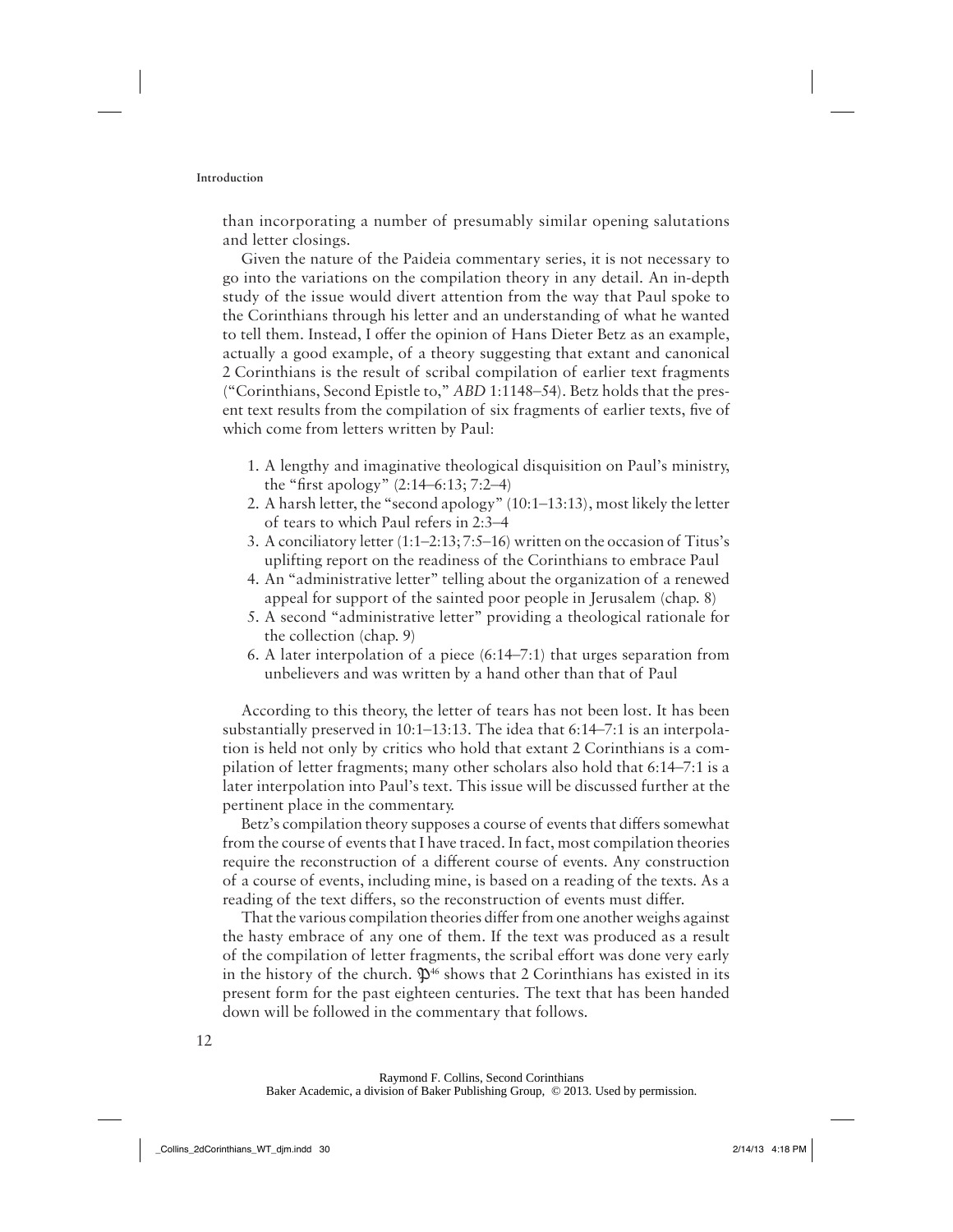#### **The History behind the Text**

My reconstruction of the course of events is, of course, history behind the text, but there is another issue that has intrigued scholars since the dawn of the historical-critical era of biblical scholarship, especially during the past several decades. That issue is the identity of Paul's opponents, the superapostles, as he disparagingly calls them in 11:5; 12:11. Who were they? Where did they come from? What was their theology? If they brought letters of recommendation (3:1), who was their sponsor? Why were they opposed to the Pauline mission?

Virtually the only source of information available to answer these questions is 2 Corinthians itself, but the letter does not provide sufficient information to satisfy our historical curiosity. It seems, however, that these opponents, whom I call "interlopers" since they came from outside the community (11:4), are not to be identified with the puffed-up persons with whom Paul takes issue in 1 Corinthians. The matters addressed in 2 Corinthians are different from the issues raised in 1 Corinthians. It is likely, therefore, that the interlopers arrived in Corinth after 1 Corinthians was sent. Moreover, the source of trouble in Corinth was different from the source of trouble in Galatia. Paul does not speak about the observance of the law and the issue of circumcision in 2 Corinthians. Accordingly, it would be a mistake to identify the intruders of 2 Corinthians with Paul's opponents in Galatia.

Paul readily admits that the interlopers are Jewish Christians (11:22–23a). Accordingly a number of scholars consider that they were Judaizers of one sort or another. That they appear as servants of righteousness (11:15) is another reason to pursue the line of reasoning that identifies the troublesome intruders as Judaizers. Paul's disquisition on Moses and the covenant in chapter 3 adds support to this kind of argument.

Other scholars take another tack, drawing attention to the fact that Paul spells out charismatic activity as the signs of an apostle. He also speaks about his visions and revelations (12:1–5), a topic that does not appear in any of his other letters. That these appear in a polemical context suggests that Paul is trying to match his opponents' claims to have been the beneficiaries of visions and revelations. Thus, a second group of scholars pursues a line of reasoning that identifies the interlopers as Spirit-people, as people who attribute special value to charismatic activity.

A third group of scholars tries to combine the two lines of reasoning. One recent attempt to do so was made by Thomas R. Blanton (2010, 150–51):

Paul's missionary rivals espoused a standard covenant renewal theologoumenon. . . . They were individuals striving to mediate the renewed covenant between God and humans. Adherence to this covenant, they held, was facilitated by God's gracious gift of the spirit, a spirit that transformed human intentionality so that perfect obedience to the stipulations of the Torah could be construed as an attractive possibility.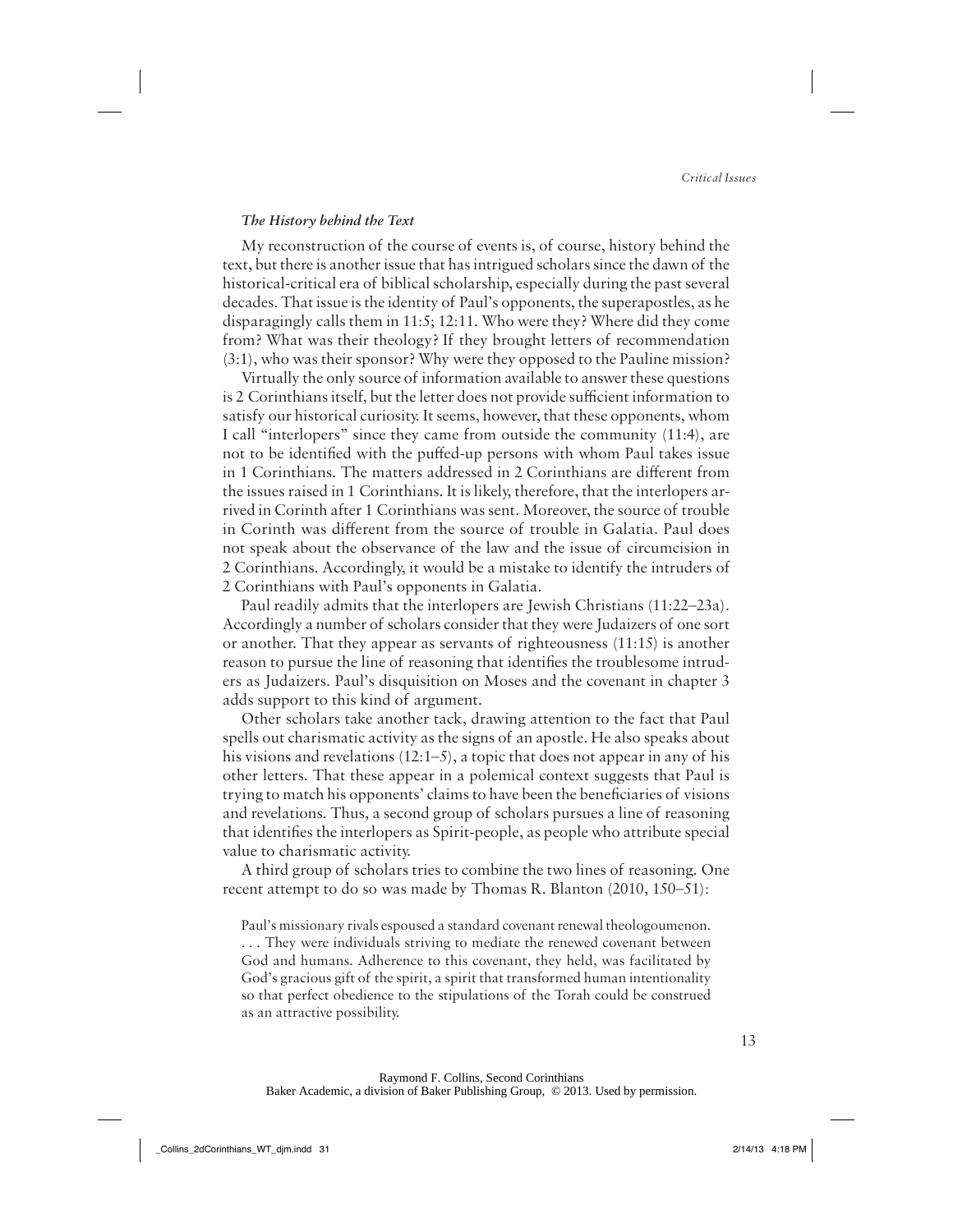In the end, we cannot identify the interlopers with any precision. Paul does not tell us much about their theology except to say that they preached another Jesus, another gospel, and another Spirit (11:4–5). Their attacks on Paul seem to be largely of a personal nature. They accuse him of walking according to the flesh (10:2). They say that his physical presence is weak and his speech contemptible (10:11). They question his integrity on a number of counts, particularly with regard to the collection.

In response, Paul does not directly address their different theology. He defends his ministry and his personal integrity. He seems to think that the interlopers have intruded into his territory (10:13–14). He acknowledges their greater rhetorical skill (11:6). He concedes that, nonetheless, they are Christian (10:7), indeed, servants of Christ (11:23). For the most part, Paul's arguments against them are personal, of the ad hominem variety. The interlopers peddle the word of God (2:17). Apparently they need letters of recommendation (3:1). They praise themselves and compare themselves to one another (10:12). They seek support and so burden the community (11:7–12). Paul describes them as seducers (11:3) and deceitful (11:13). He derides them as superapostles (11:5; 12:11) and calls them false apostles (11:13). They are servants of Satan who disguise themselves as servants of righteousness (11:15). Paul's caricature provides little help to us who would like to identify exactly who the interlopers were and how many of them there were.

#### **The Structure of the Letter**

The harsh connections noted above allow the letter, apart from its opening salutation and its epistolary closing, to be divided into five parts. It may be useful for us to review, in summary fashion, the way Paul develops his thought before we begin more intense scrutiny of what he has to say in this admittedly complex text.

#### **The Letter Opening (1:1–2)**

Introducing his fellow evangelist Timothy as a "coauthor," Paul begins his letter in a manner that was familiar to those who wrote and read letters in the Hellenistic world. He identifies his addressees as the assembly of God in Corinth but says that he wants the message to extend beyond Corinth, to those in the outlying districts of Achaia. He greets all of them with a greeting that bears a distinctively Christian character and is a hallmark of all his letters.

#### **Ministerial Crises (1:3–2:13)**

Instead of following up his letter with the customary thanksgiving, Paul opens the body of the letter with a beautiful prayer of praise suggesting that all has not been well for Paul. He prays to the God of all consolation, who has consoled him in the midst of all his afflictions. He gives thanks to God,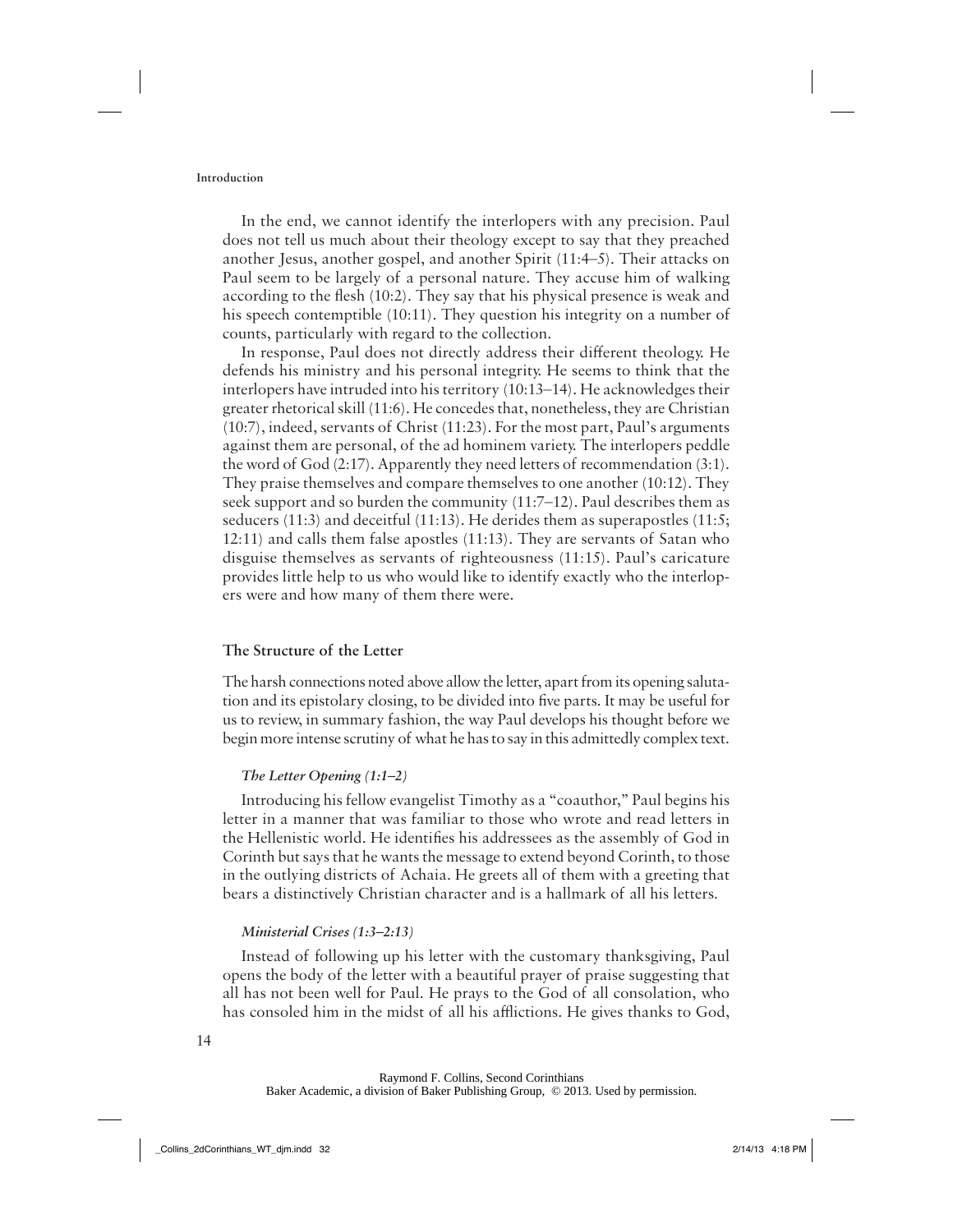who has delivered him from these afflictions, expressing the hope that he will be similarly delivered in the future. To give an example of his affliction, the apostle tells the Corinthians about his terrifying experience in Asia.

Then, intimating that he had a change of plans that caused some people to think of him as fickle, Paul tells about a seemingly previously unplanned visit to Corinth that made him sad. Someone in particular was the cause of his pain. So instead of returning to Corinth, where he feared that he might have another sad experience, Paul wrote the now-lost letter of tears to the Corinthians. He wrote the letter with distress and anguish. Through it all Paul hoped that his love for the Corinthians came through.

Apparently something of what Paul had written was taken to heart by the Corinthians. They punished the malefactor, perhaps excessively. Enough is enough, says Paul: now is the time for forgiveness and love. Paul adds that he himself has forgiven the troublemaker. Paul desires the reconciliation and encouragement of the malefactor lest this person fall into the wily clutches of Satan.

Shifting the train of thought from the Corinthians back to himself, Paul tells the Corinthians that he went to Troas to await the arrival of Titus. He had a good opportunity to evangelize in Troas, but he was restless because he failed to meet Titus and thus moved on.

#### **Paul Explains and Defends His Apostolic Ministry (2:14–7:4)**

With another abrupt change of thought, Paul offers thanks to God for a ministry that he describes in figurative language as his participation in a triumphal procession. He raises the issue of his being qualified for this ministry and responds that if he is qualified, it is only because God has made him capable of exercising the ministry. He is confident in the exercise of his ministry, but a problem looms on the horizon. Some people have arrived in Corinth bearing letters of recommendation. Paul needs no such letter because the faith of the Corinthians, available for all to see, is proof that he is qualified. They are Paul's letter of recommendation.

Having identified the service in which he and Timothy are engaged as a ministry of a new covenant, Paul begins to make a comparison with the ministry of the earlier covenant epitomized in the Exodus story of Moses and the stone tablets. That ministry was indeed glorious, but its ministry is passing away. The ministry of Moses is but a shadow of the ministry of the glory of Christ, the image of God. As servants of Jesus and ministers of the new covenant, Paul is able to commend himself and at least Timothy among his companions.

Paul is, however, aware of his own fragility and weakness. A comparison with vessels of clay is used to speak about his human condition. A rehearsal of some of the difficulties that were his during the exercise of his ministry further illustrates his human condition. But Paul has not succumbed to these difficulties. His difficulties allow the dying of Christ to be evident in his body. He has confidence for he believes in the resurrection. What he is doing will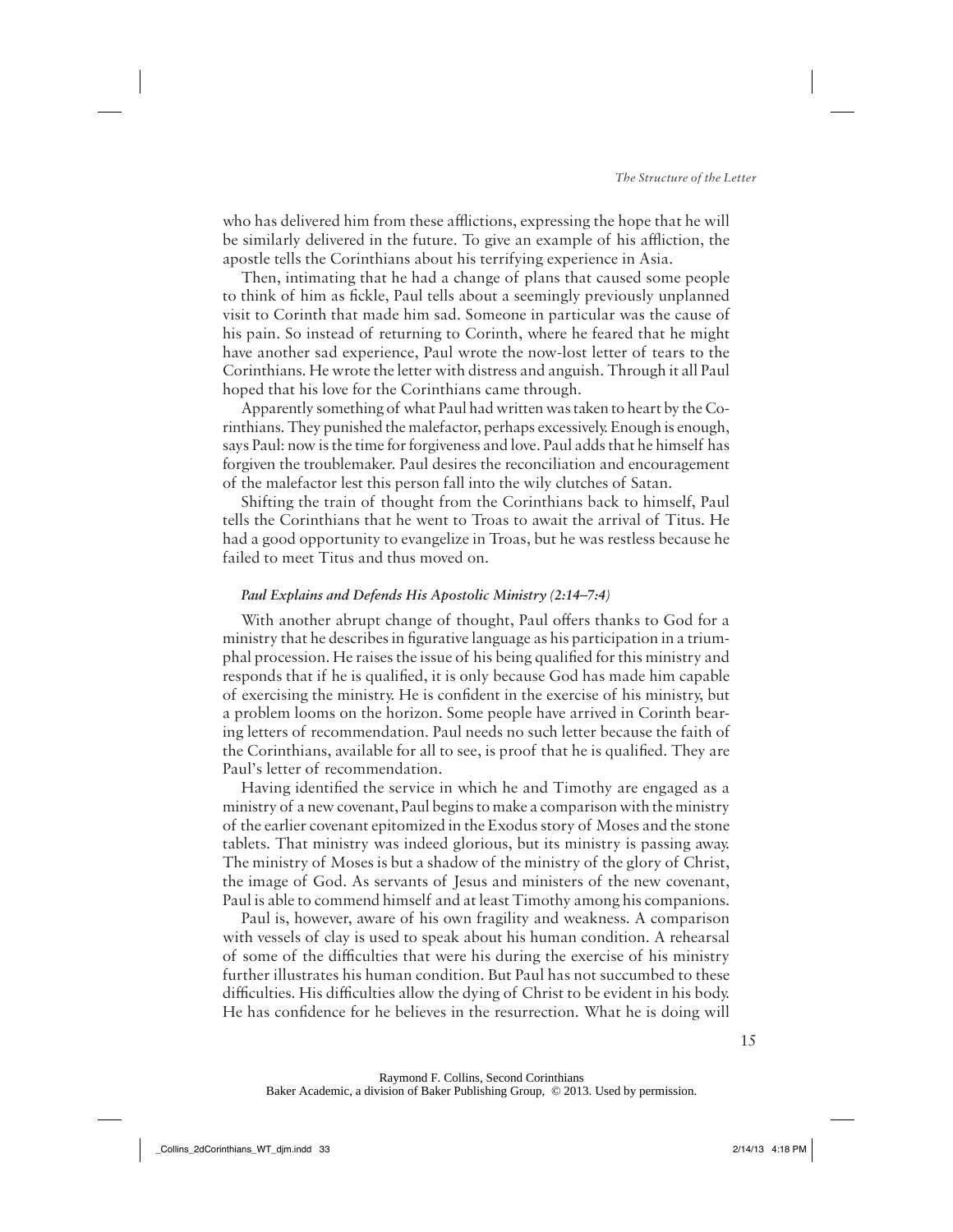result in life for the community and glory for God. As he continues to ponder his human condition, Paul does not lose heart. Various metaphors allow him to describe his mortality and the future that awaits him.

Then, turning his thought back to the Corinthians, Paul expresses his heartfelt love for the community. He wishes only that they would requite his love. They seem not to have done that. Somehow their affection for him is restricted. In the midst of his paternal appeal for love appears a seemingly intrusive passage that warns the Corinthians to avoid the kind of conduct that is associated with nonbelievers.

#### **The Arrival and Report of Titus (7:5–16)**

Resuming the thought that he has interrupted to speak about his ministry and himself as minister, Paul picks up on the idea of going to Macedonia. Having arrived in Macedonia, he received great consolation in the form of the arrival of Titus. The presence of Titus might have been enough, but the news that he brought was all the more encouraging. Titus has reported that the Corinthians are now eager for Paul; they have experienced a real change of heart. The harsh letter that he had sent has produced its effect; the pain that the Corinthians experienced on receiving it was short lived. Compounding Paul's joy is the fact that Titus is joyful. He too is encouraged by the obedience of the Corinthians.

#### **Service to God's Holy People (8:1–9:15)**

Paul then takes up another topic. He wants to tell the Corinthians about the grace of God given to the churches of Macedonia. That grace was their willingness to share what little they had with others, the "saints [in Jerusalem]." The apostle tells the Corinthians about the Macedonians' generosity because he wants to motivate the Corinthians to respond generously to the needs of the saints. That example might be enough, but Paul gives an additional model, that of the Lord Jesus Christ, who impoverished himself for our sake. Paul's idea is not that God's holy people in Jerusalem should become rich; it is rather that there should be parity among the churches. Who knows? Someday the Corinthians might need help.

Paul wants Titus to continue with the ministry of the collection, following a few directives that Paul sets down. Titus is ready and eager to take on the responsibility. Two companions are appointed to assist Titus: one known to the churches, who has once been Paul's traveling companion, and the other a person whom Paul has tested and found to be zealous. Paul expresses the hope that the collection will be successful and that the pride that he has in the Corinthians will prove to be justified.

With a somewhat formal introduction, Paul brings up the topic of the collection anew. He says that Titus and companions are an advance team and are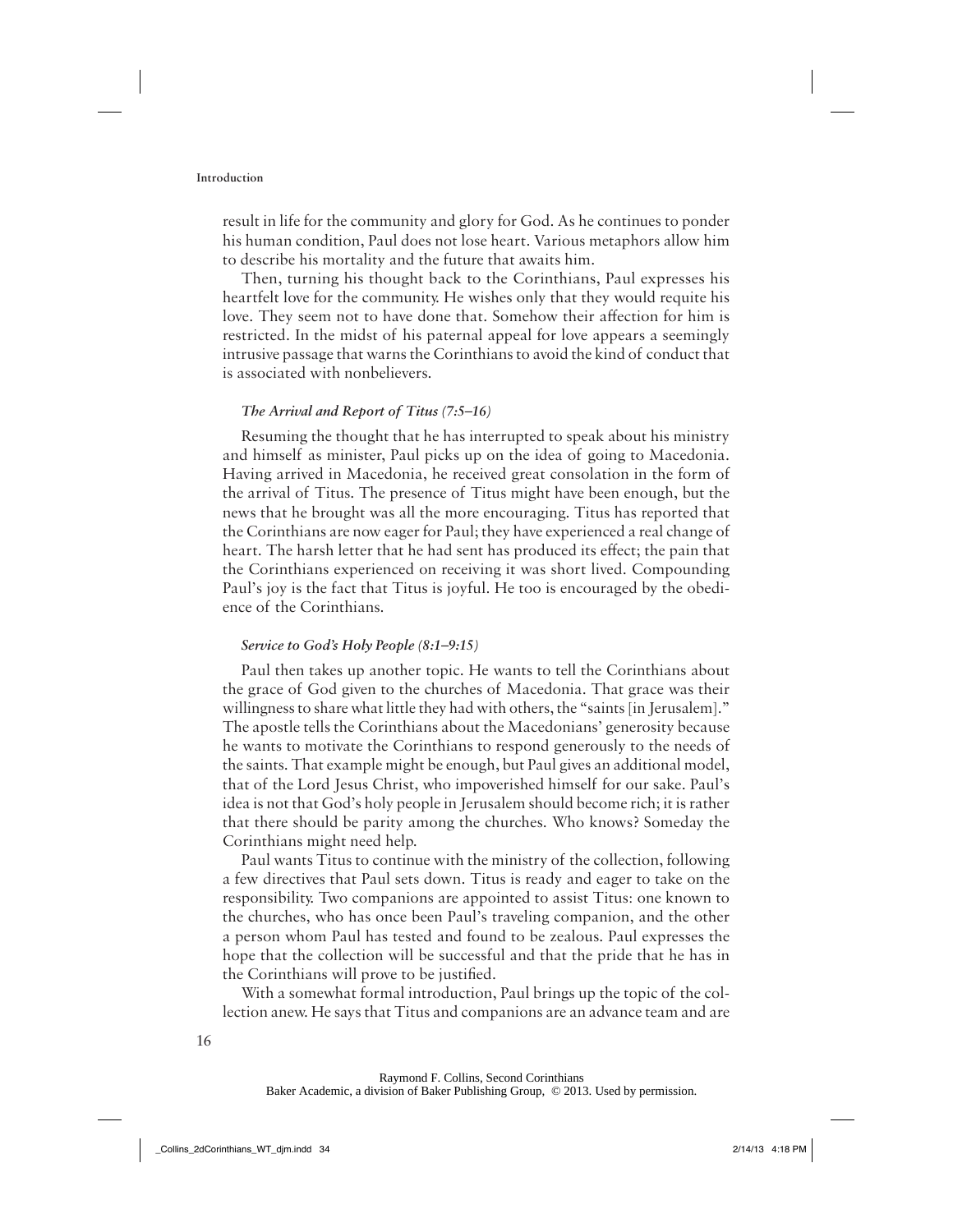to attend to the collection when the Corinthians' generosity will justify his pride in them. In this second go-around on the topic of the collection, God is the focal point of Paul's theological motivation. God has been generous to the Corinthians. God loves the one who gives generously. Through their generosity the Corinthians will demonstrate their obedience to the gospel and will glorify God. Throughout his exposition on the collection, Paul toys with the idea of "grace." It is the language that Paul uses to speak of the Corinthians' gift to the saints, but the terminology implies so much more than mere gift.

#### **An Aggressive Taskmaster (10:1–13:10)**

Paul's earlier defense of his ministry was relatively mild in tone. Now he tells the Corinthians that he is ready to be bold and aggressive. He employs the imagery of a military attack to describe how he is ready to defend the gospel against the sophistries that have been raised up against it. The Lord has given him authority. Paul stands ready to use that authority both in letter and in person, for building up but not for tearing down. There will be no difference between what he says and what he writes. Paul, however, is not reckless and unrestrained. He acts in accordance with the authority that the Lord has given him and the standards that God has established. If he has any boast, he can boast in the Lord, in what the Lord does through him.

He may have made a subtle swipe at the interlopers when he talked about maintaining standards and keeping within assigned boundaries, but he takes them on in earnest as he hurls a string of invectives at them. They are like the serpent who seduced Eve. The intruders may have taken umbrage at Paul's refusal to accept financial support from the Corinthians, but Paul doesn't want to burden the Corinthians because he loves them. But there is more. The interlopers have presented themselves as apostles of Christ when in fact they are pseudo-apostles and deceitful preachers. They are servants of Satan, who presents himself as an angel of light.

The intensity of Paul's argument increases as he follows the example of the interlopers and boasts about himself. It is foolish for him to do so, but he nonetheless does boast. His "fool's speech" passes in review all sorts of hardships and difficulties that speak about Paul's weakness. He offers two particular examples of weakness that are not mentioned in any of Paul's other letters: his narrow escape from the clutches of King Aretas in Damascus and the thorn in the flesh, a messenger given to him to keep him humble. Paul will not refrain from boasting about his weakness; he willingly exposes his weakness to the Corinthians for he wants them to know that power is perfected in weakness.

Having done what he had to do in the fool's speech, Paul announces that he is now ready to make another visit to the Corinthians, his third. By the time that he arrives, the collection should be completed. Paul offers a bit of defense on behalf of himself and Titus. He has not taken advantage of them, and neither has Titus. Citing his authority, Paul warns them against any lingering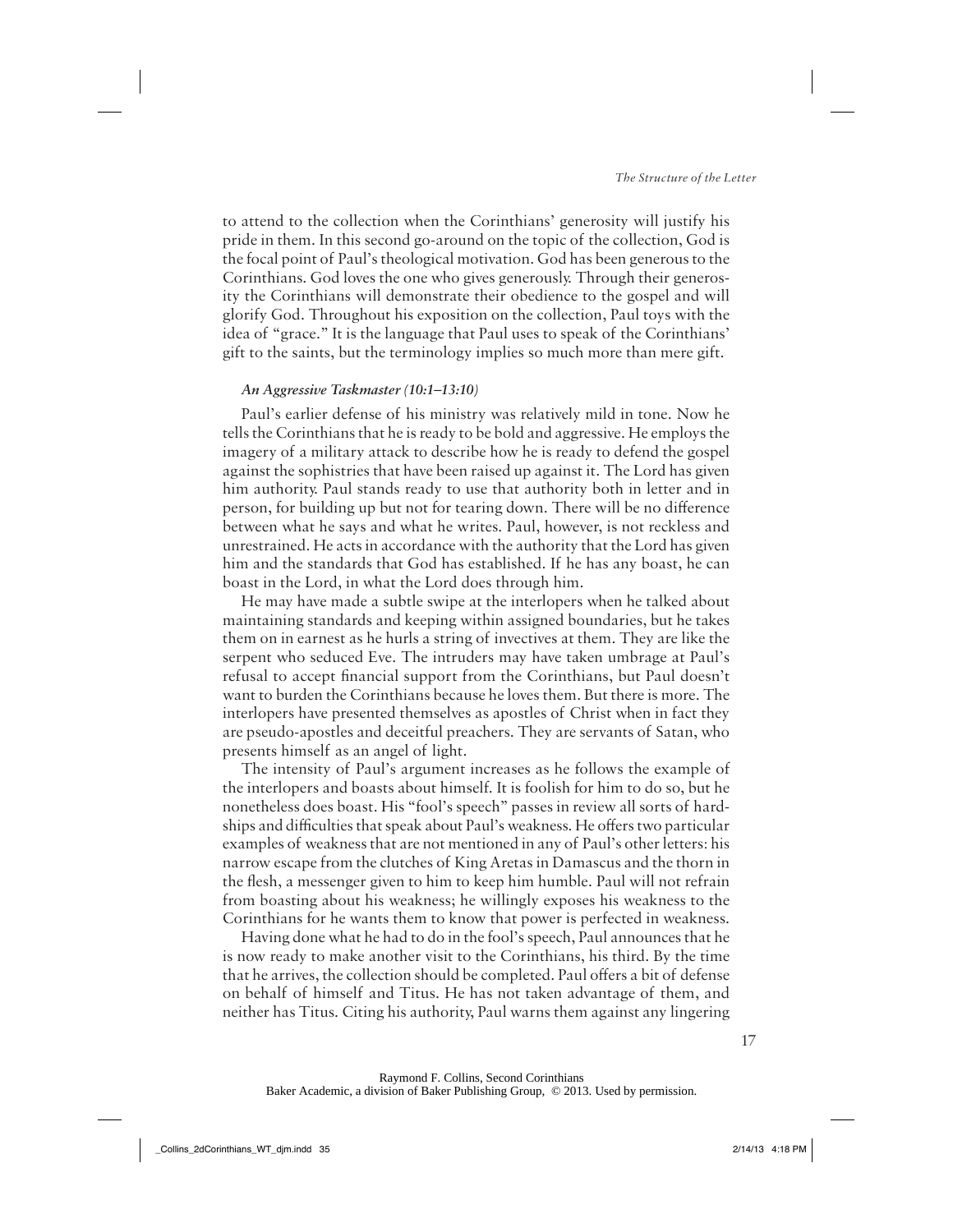signs of disunity and licentiousness. If he finds such signs on his arrival, he will be severe with them. This will build them up.

Paul's severity will be warranted, as he explains when he comes to the denouement of his speech. Just as Christ was crucified in weakness but lives by God's power, so Paul is weak but by God's power lives with Christ for the sake of the Corinthians. A short exhortation then reminds the Corinthians that Paul has not failed the test. He urges the Corinthians to test themselves lest, when he comes to them, he might need to be severe in exercising the authority that the Lord has given him.

#### **The Letter Closing (13:11–13)**

Paul's speech, the *homilia* that constitutes the body of the Second Letter to the Corinthians, comes to its conclusion on that note. Paul ends the letter with a staccato exhortation that recapitulates some of its main themes. He asks the Corinthians to extend greetings to one another and tells them, perhaps in a moment of enthusiasm, that all God's holy people greet them. At the end comes the final benediction, "The grace of our Lord Jesus Christ and the love of God and the fellowship of the Holy Spirit be with you all."

| <b>Outline of 2 Corinthians</b>                                                     |                                                                       |
|-------------------------------------------------------------------------------------|-----------------------------------------------------------------------|
| The letter opening $(1:1-2)$<br>The senders of the letter (1:1a)                    | Paul explains and defends his ap-<br>ostolic ministry (2:14-7:4)      |
| The recipients of the letter (1:1b)<br>The greetings (1:2)                          | Anxiety and confidence (2:14-3:6)<br>A triumphal procession (2:14-17) |
| Ministerial crises (1:3-2:13)                                                       | A letter of recommendation (3:1-3)<br>Paul's confidence (3:4-6)       |
| A prayer of praise and the Asian<br>experience (1:3-11)                             | A glorious ministry (3:7-4:6)                                         |
| The berakah $(1:3-7)$                                                               | The ministry of righteousness<br>$(3:7-11)$                           |
| A near-death experience (1:8-11)<br>Paul's defense of his integrity<br>$(1:12-2:4)$ | Comparison with Moses (3:12-18)<br>Blindness of nonbelievers (4:1-4)  |
| The witness of conscience<br>$(1:12-14)$                                            | Proclaiming the Lord Jesus (4:5-6)<br>The present and the future      |
| Defense against the charge of being<br>fickle (1:15-22)                             | $(4:7 - 5:10)$<br>Earthenware vessels (4:7-12)                        |
| Skipping a visit to Corinth (1:23–24)                                               | Paul's faith (4:13-15)                                                |
| The tearful letter (2:1-4)                                                          | Daily renewal (4:16-18)                                               |
| A disciplinary matter (2:5-11)                                                      | The human condition $(5:1-5)$                                         |
| Frustration in Troas (2:12-13)                                                      | Dwelling with the Lord (5:6-10)                                       |